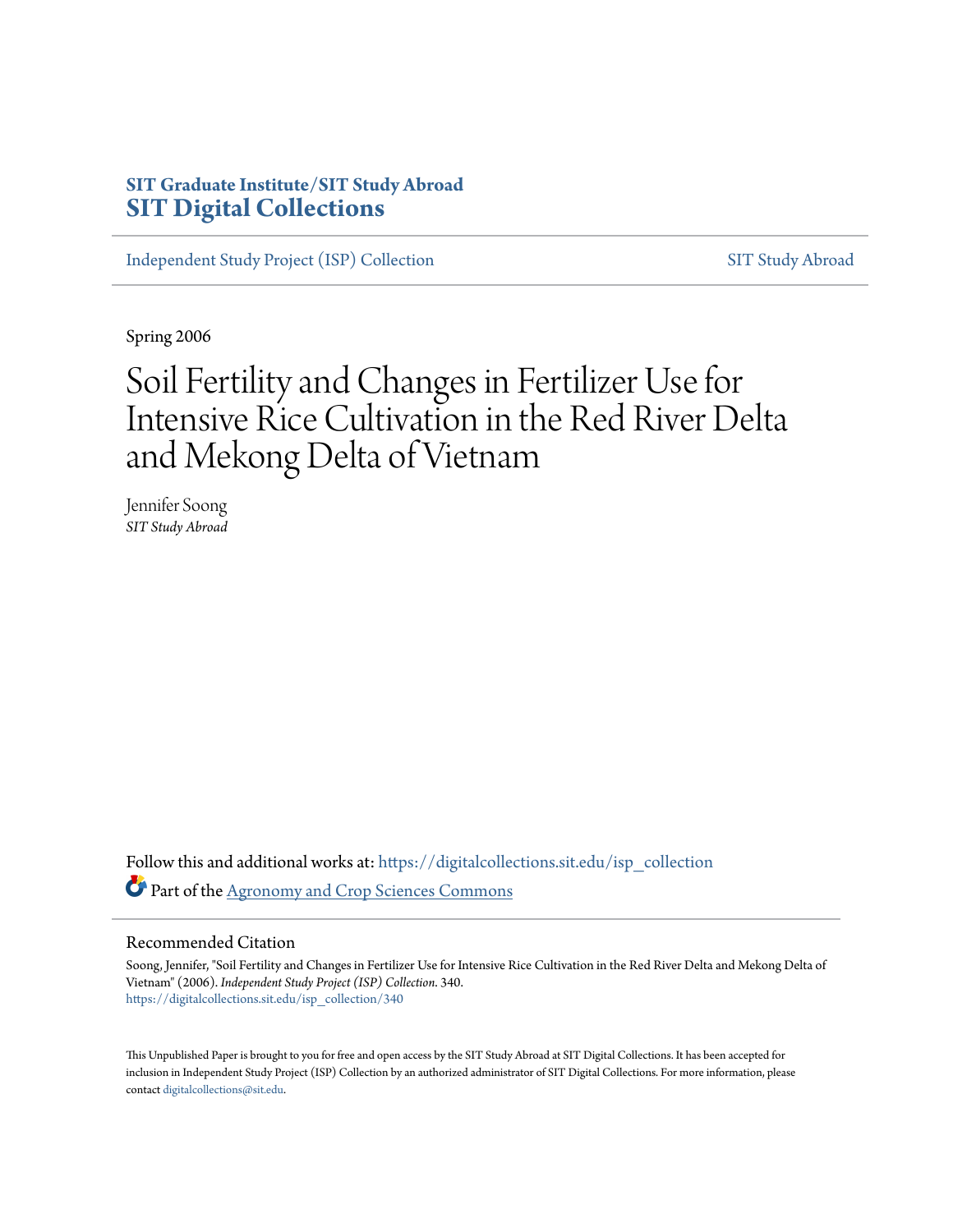# **Soil fertility and changes in fertilizer use for intensive rice cultivation in the Red River Delta and Mekong Delta of**

# **Vietnam**

**Jennifer Soong** 

**World Learning, SIT Study Abroad** 

**Viet Nam/Mekong Delta** 

**May, 2006** 

**Advisor: Dr. Nguyen Huu Chiem**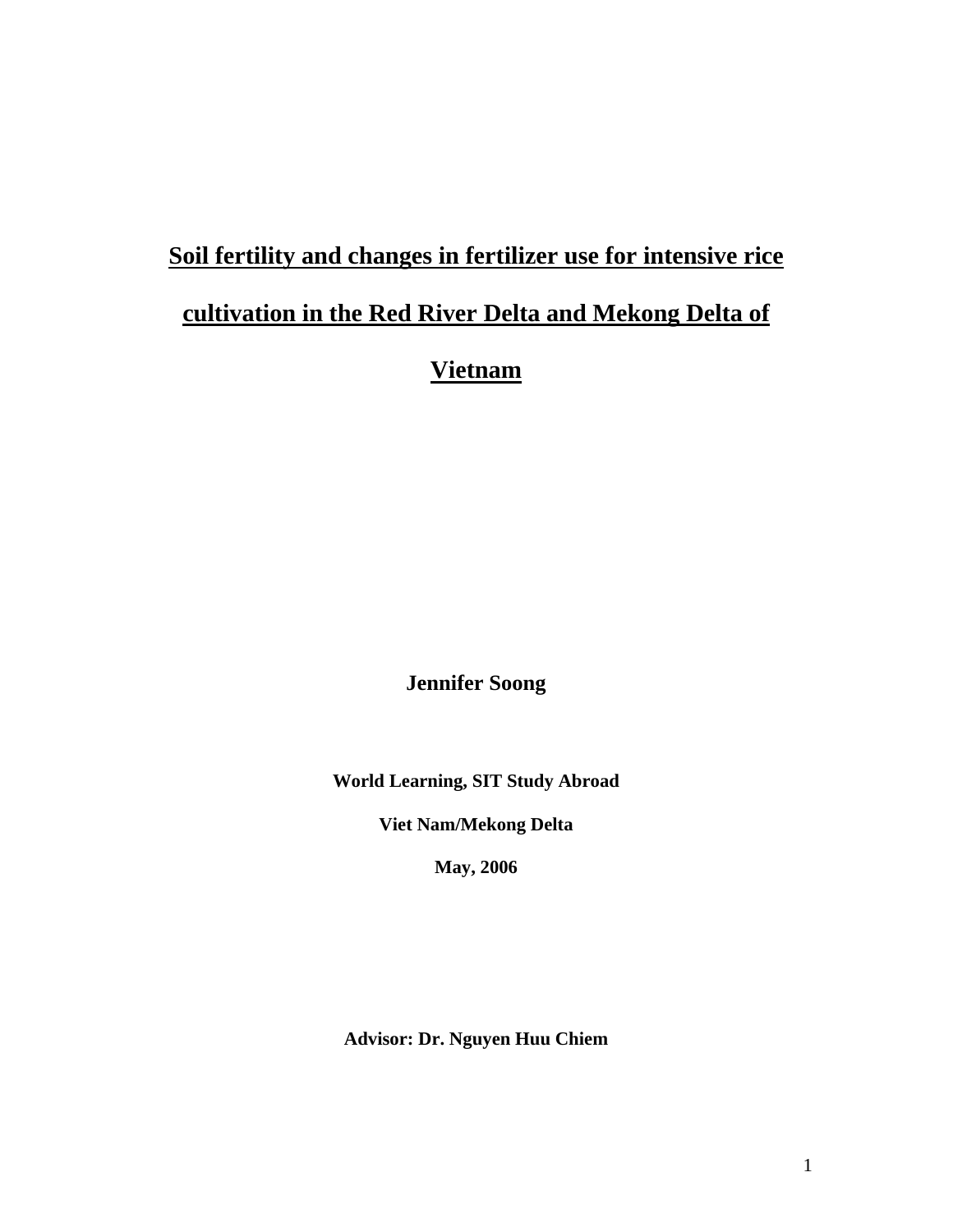#### **Abstract**

 Rice farmers in Vietnam's Red River Delta and Mekong Delta are now fully addicted to using fertilizers to sustain intensive rice production. The introduction of high yielding rice varieties in the late 1960's brought with it the ability to grow crops continuously throughout year, and the need to supplement natural soil conditions with both organic and inorganic fertilizers. Rice yields have increased rapidly in the past 40 years. If intensive agriculture is to continue producing the high yields that Vietnam has come to expect, however, proper management of fertilizer use must begin now.

 In this study, three intensive rice fields from alluvial soils of the Red River Delta and two from the Mekong Delta were sampled and tested for nitrogen, phosphorus, and organic matter content. The results of the analysis showed that levels of nitrogen were very low in all five fields, phosphorus levels were higher in the Red River Delta in general, and organic carbon levels were low and corresponded with low nitrogen levels. Fertilizer use data was inconclusive, but cropping patterns can be analyzed based on the natural conditions of the field locations.

 Based on these nutrient levels, it is apparent that the use of organic matter, in the form of farmyard manure and compost, must be increased to sustain soil conditions suitable for high yielding rice production in the future. Crop rotation between rice and a leguminous crop would also help to maintain healthy soil conditions. The discrepancy between phosphorus levels deserves further consideration.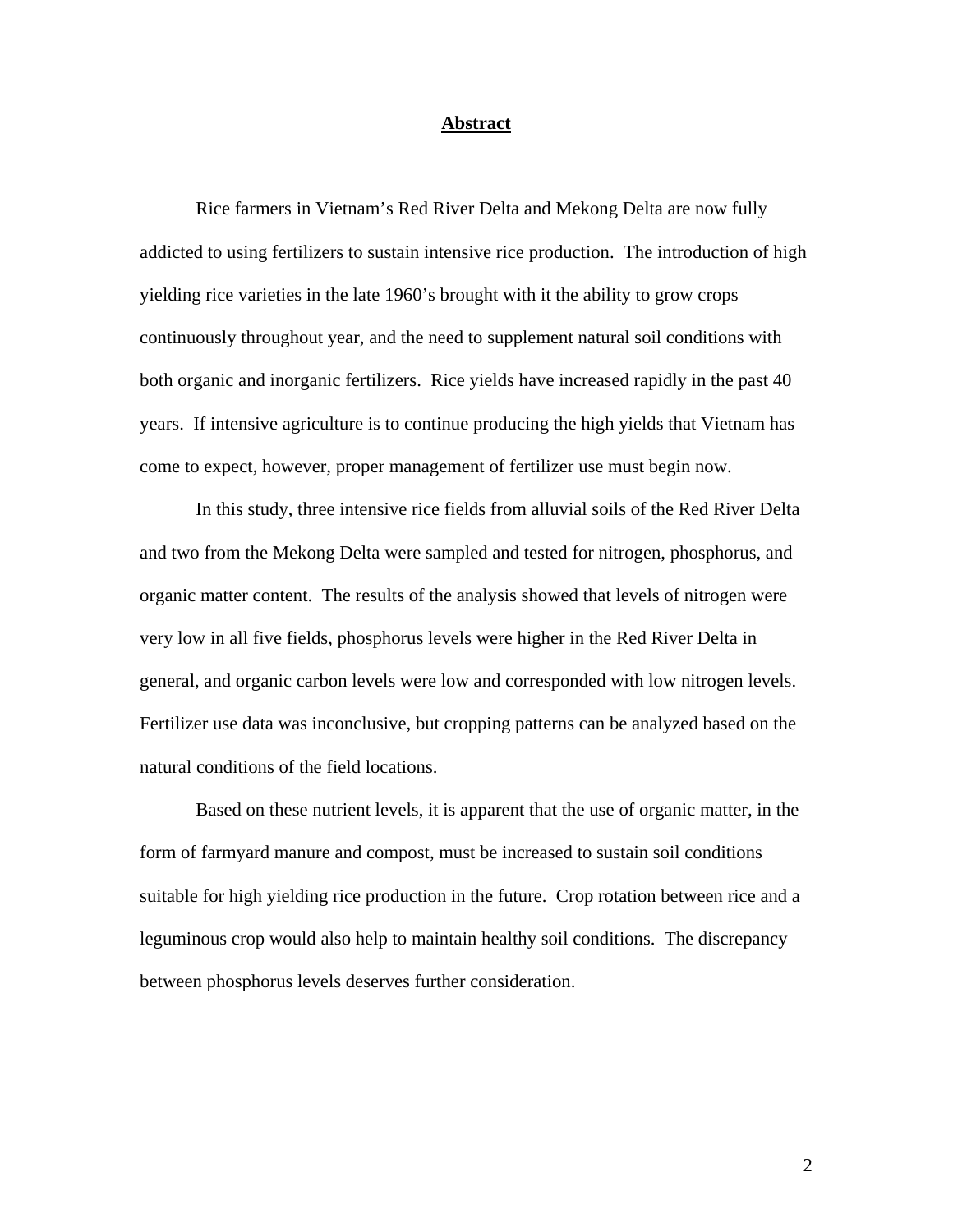# **Table of Contents**

| Appendix 1. General outline for farmer interview questions |
|------------------------------------------------------------|
| Appendix 2. Results from Red River Delta field interviews  |
| Appendix 3. The Nitrogen Cycle                             |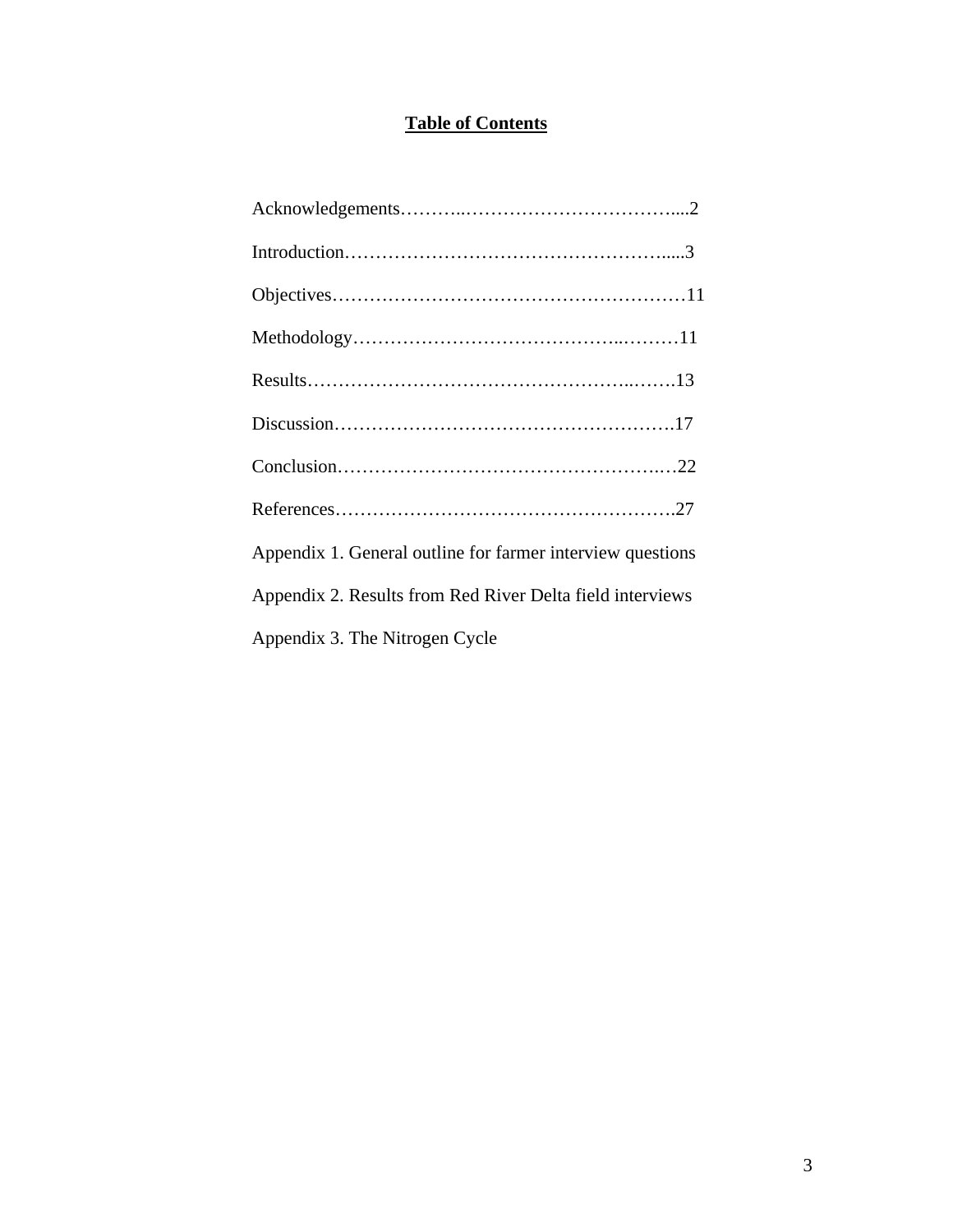#### **Acknowledgments**

 This project would not have been made possible without the help of many people along the way. First, I would like to thank my advisor, Dr. Nguyen Huu Chiem, for all of his time and assistance in the planning and implementation of this study. I would also like to thank Duong Van Thanh, the academic director of SIT's Mekong Delta: Natural and Cultural Ecology program, for helping me to make the contacts I needed to complete this project.

Additionally, I would like to thank Dr. Ngueyn Huu Thanh from the Soil Science department at the Ha Noi Agriculture University, my 'Red River Delta advisor', and his assistants Ms. Ha and Mr. Nguyen Duc Hung, my translator. Dr. Vu Dinh Hoa and Dr. Do Nguyen Hai were also very helpful in getting me through the necessary paperwork to visit the communes in the Red River Delta. I would also like to thank Mr. Tran Sy Nam from the Environment and Resource Management College at Can Tho University, for his assistance in soil preparation and pH analysis. And finally, Ms. Tinh Thi Thu Trang from the Soil Science lab at Can Tho University was indispensable in guiding me through my soil parameter analyses. I thuroughly enjoyed working with all of these people, and I hope to work with them again some day.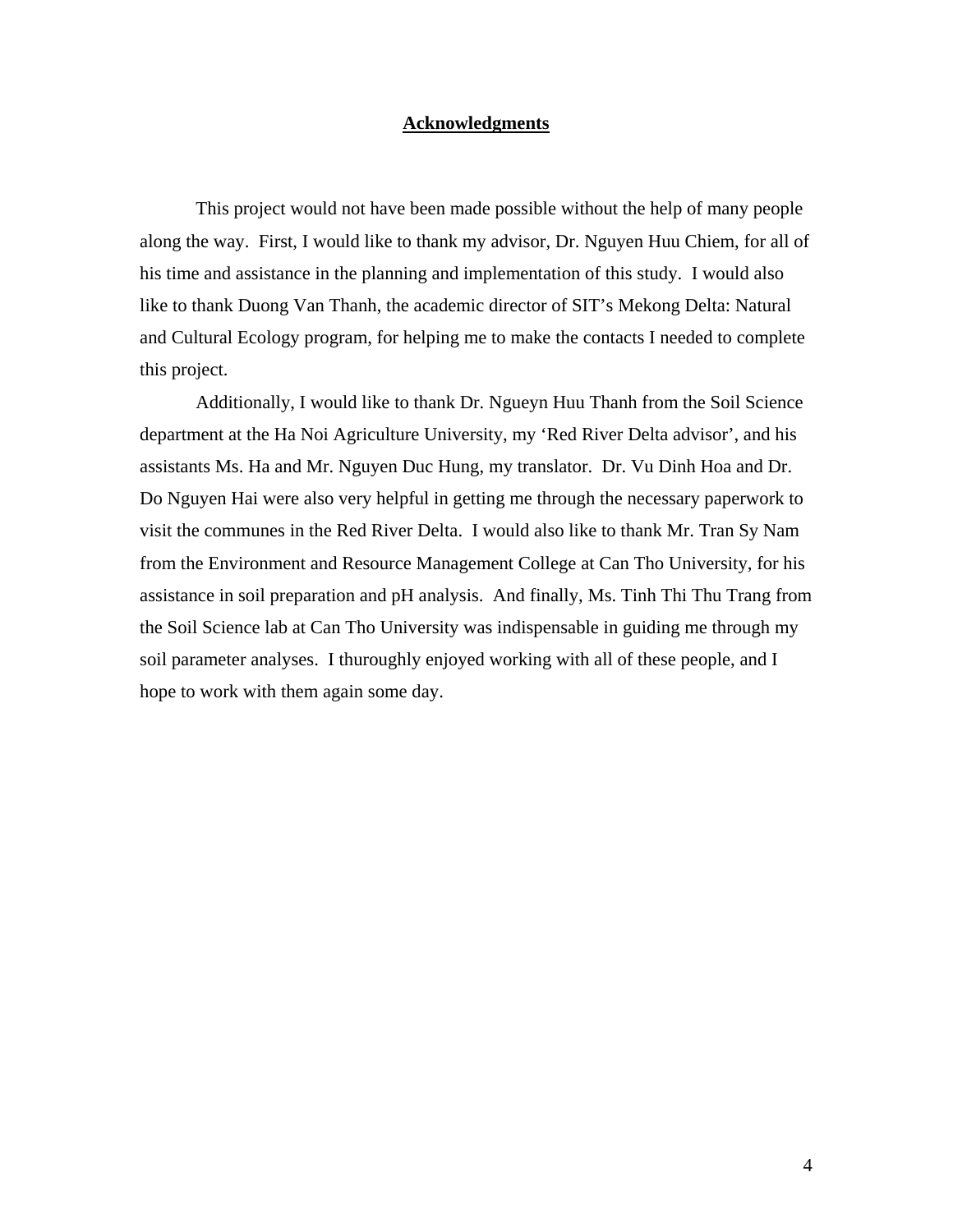#### **Introduction**

 Prior to 1960, farmers in Vietnam planted one rice crop per year without the use of chemical fertilizers (Thuan and Bo 2001). Yields were low, and Vietnam was forced to import rice to feed its burgeoning population. High yielding rice varieties were first introduced in 1967, allowing farmers to grow multiple crops per year with high productivity. Thus began 'intensive' rice production in Vietnam. Under intensive cultivation, farmers can now produce over 6 tons of rice per hectare, and grow multiple crops per year with high yields and high quality. These new seeds rapidly depleted the nutrients in soil and required farmers to begin using chemical fertilizer inputs to meet their high nutrient needs. With new intensive agriculture techniques and increased fertilizer dependence, Vietnam shifted from, "a traditional 'soil-based' production environment to an intensified 'fertilizer-dependent' production environment" (Bo *et al*. 2003).

 Today, Vietnam has grown to be the world's second largest exporter of rice, while feeding it's population of over 80 million on a rice-based diet. New economic pressures since the late 1980's have forced Vietnamese farmers to strive to maintain high annual rice yields through the use of high yielding seeds, chemical fertilizer, and increasing the number of rice crops grown per year. Free market competition with international rice prices and reclamation of agricultural lands for urban expansion and industrialization makes high yielding rice production the only viable option for most rice farmers in Vietnam. Agriculture and forestry make up approximately 21.8% of Vietnam's GDP,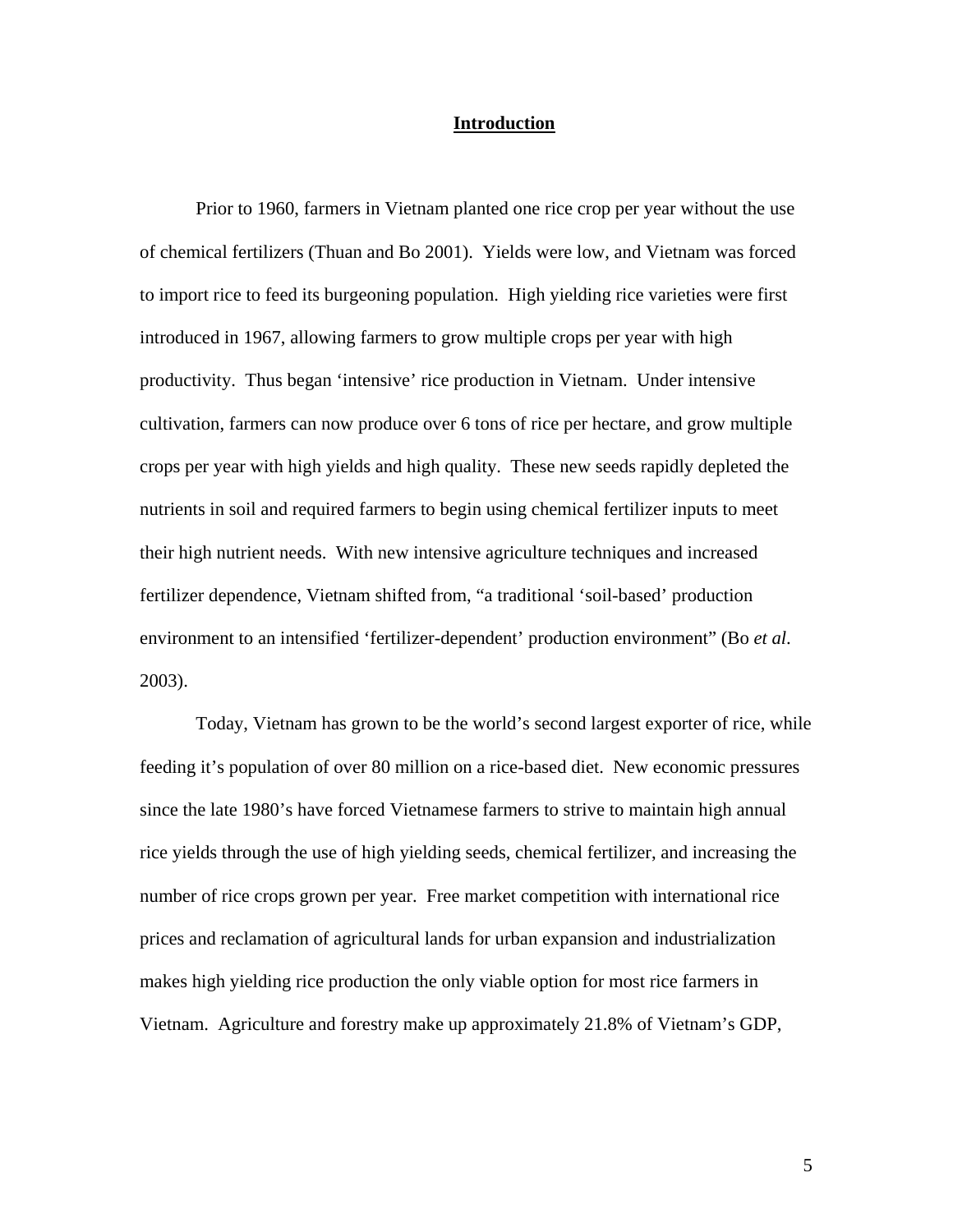and are an important aspect of the economic and cultural identity of Vietnam (U.S. Department of State 2006).

In the past 40 years, the area of cereal crop cultivation has increased by 40%, but productivity of cereal crops has increased by 247% (Thuan and Bo 2001). This tremendous increase in productivity is due to the introduction of modern varieties along with the increased use of agro-chemicals and new agriculture technologies. Although 850,000 hectares of the International Rice Research Institute's high yielding rice varieties were grown in Vietnam in 1974, national rice yields grew only 1% from 1967 to 1977 (International Rice Commission 2002). At this time inadequate levels of fertilizer were used, proving the importance of proper fertilizer application in reaping the full benefits of high yielding rice varieties.

 Prolonged cultivation in this intensive input/output style has large consequences for maintaining soil fertility sufficient for growing rice. Henry D. Foth and Boyd G. Ellis define soil fertility as, "the status of a soil with respect to its ability to supply elements essential for plant growth without a toxic concentration of any element." (Foth and Ellis 1997). Natural soil conditions, as well as changed dynamics brought on by human agriculture, affect the levels of fertilizer necessary to produce the high yields desired in Vietnam.

 In Vietnam's two highest rice producing areas, the Red River Delta and the Mekong Delta, farmers have developed various cultivation strategies based on differing soil and human conditions. If not properly balanced, fertilizer use and continuous cultivation will degrade the naturally fertile alluvial soils in these two areas. If unbalanced, the sustained use of high levels of inorganic fertilizers may cause a reduction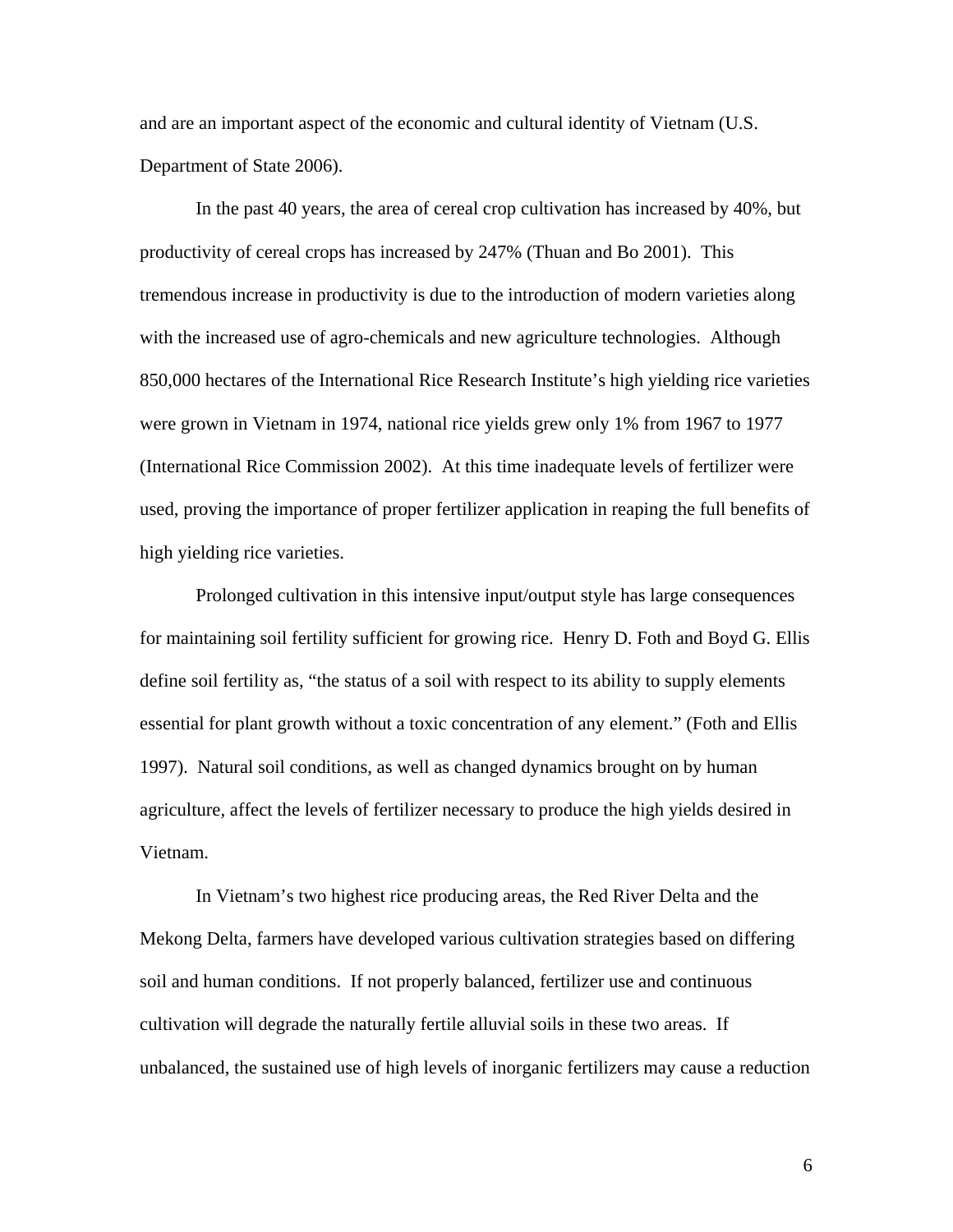in soil fertility and crop yields in the long run. The history of agricultural development in the Red River and Mekong Deltas reflect the differing needs and future prospects for continued intensive rice cultivation in the two regions.

#### The Red River Delta:

 The history of human settlement in the Red River, or Bac Bo Delta dates back to the very origins of the ethnic Vietnamese. From its nutrient rich fluvial soils sprouted the ancient Viet peoples, who settled in the delta and established wet rice cultivation over 3000 years ago. The land there was created through continual run-off and sediment deposition, eventually forming the Red and Thai Binh Rivers. Today, these rivers continue to transform the delta through a combined annual water stream capacity of 130 billion m<sup>3</sup> and annual alluvial mud deposits of over 120 million m<sup>3</sup> (Hien and Thi 2001).

 The Red River Delta's 1.5 million hectares cover only 4.5% of Vietnam's total area but is home to 27% of its population (Lam 2006). With an average population density of 3,122 people/ $km^2$  in 2004, the Red River Delta is the most densely populated area in all of Vietnam (Lam 2006). Average farm size per household in the delta is decreasing due to rapid growth in population and urban expansion. The average farm size per 4-5 member household was only 0.28 ha in 2001 (Hien and Thi 2001).

 A highly diversified cropping system has evolved in the Red River Delta. The agroecology of the Red River Delta contrasts with that of the Mekong Delta because of the over 1000 year old dike system, which protects much of the agricultural area from the detriments of flood. Construction of irrigation systems, canals, ditches, and roads after 1960 contributed to the expansion of intensive cultivation and growing of 2 and 3 crops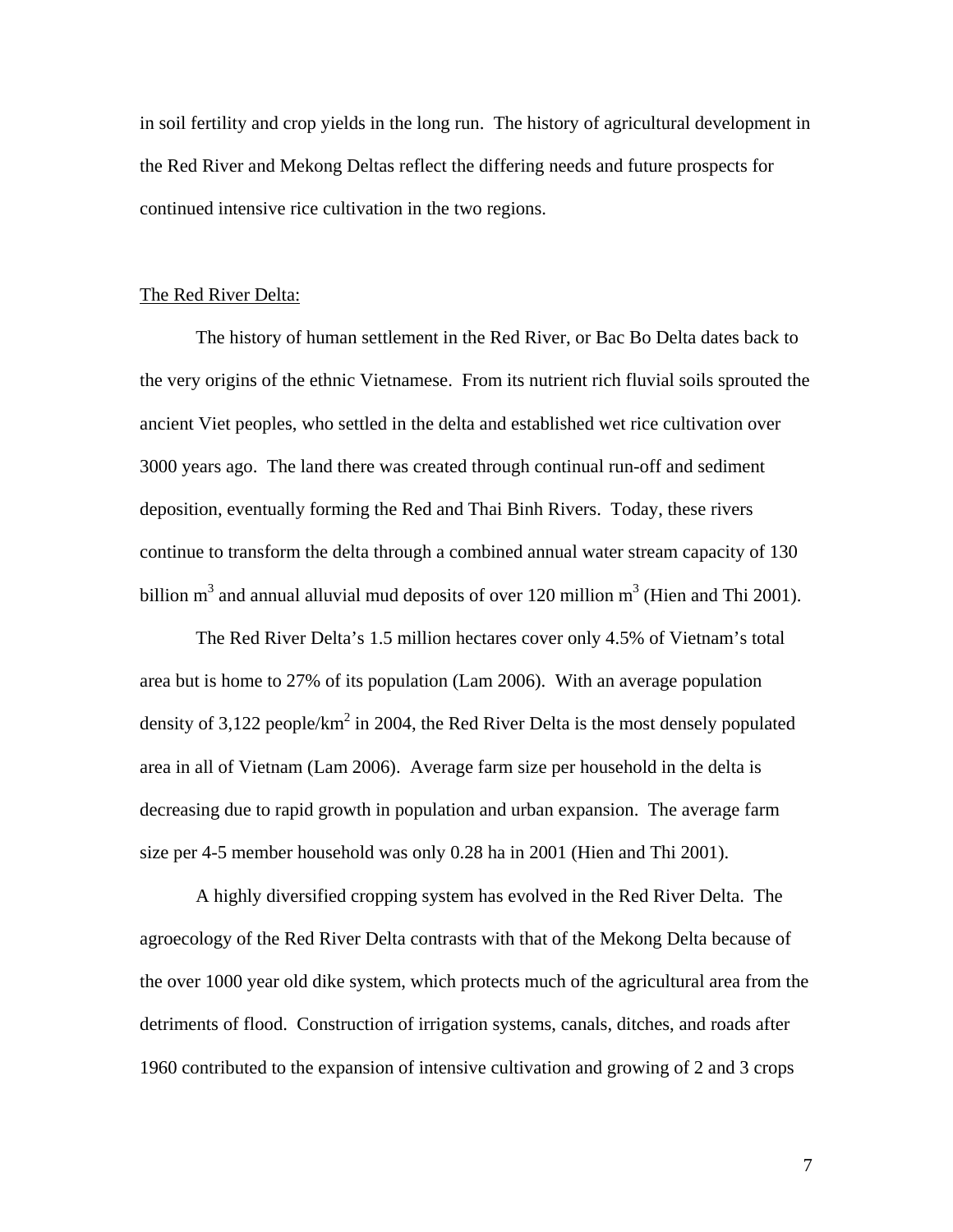per year. Fields can now be in production throughout the entire year. Irrigation systems built in the 1960's and 1970's also allow farmers to grow a subsidiary winter vegetable crop in higher elevated, lighter soils (Hien and Thi 2001). The cropping pattern of 2 rice crops and 1 subsidiary crop per year covers the largest amount of land in the delta, totaling 547.64 thousand ha, or 63.28% of all agricultural land. The pattern of 2 or 1 rice crop per year covers 194.74 thousand ha, or 22.5% of agricultural land. The pattern of pure subsidiary crops covers 73.82 thousand ha, or 8.53% of agricultural land. Finally, the pattern of 2 or 1 subsidiary crop and 1 rice crop per year covers 20.7 thousand ha, or 2.39% of agricultural land. (Hien and Thi 2001)

 In 2000, the Red River Delta produced 6.6 million tons of rice, 20% of the total rice production of all of Vietnam (Bo *et al.* 2003). Increased intensity of rice cultivation in the Red River Delta is responsible for the 30% increase in rice production between 1995 and 2000. During this period, average rice yields increased from 4.4 to 5.5 tons/ ha, while the area of rice cultivation slightly decreased (Bo *et al.* 2003). High yielding rice varieties, increased use of fertilizers, and a rising awareness of the impacts of balanced fertilization allowed for the rapid increase in crop yields during this period.

 Although intensity of agriculture has increased in recent decades, the amount of land allotted for rice production in the Red River Delta has decreased since the 1980's. See table 1. This may be a result of several factors in combination. When Vietnam made the shift to a free market economy in the late 1980's, prices for rice sales were opened up to competition with international rice prices. This decreased the profitability of rice farming, especially for farmers unaware of, or inaccessible to modern technologies. Additionally, as rice cultivation increased in the Mekong Delta, farmers in the Red River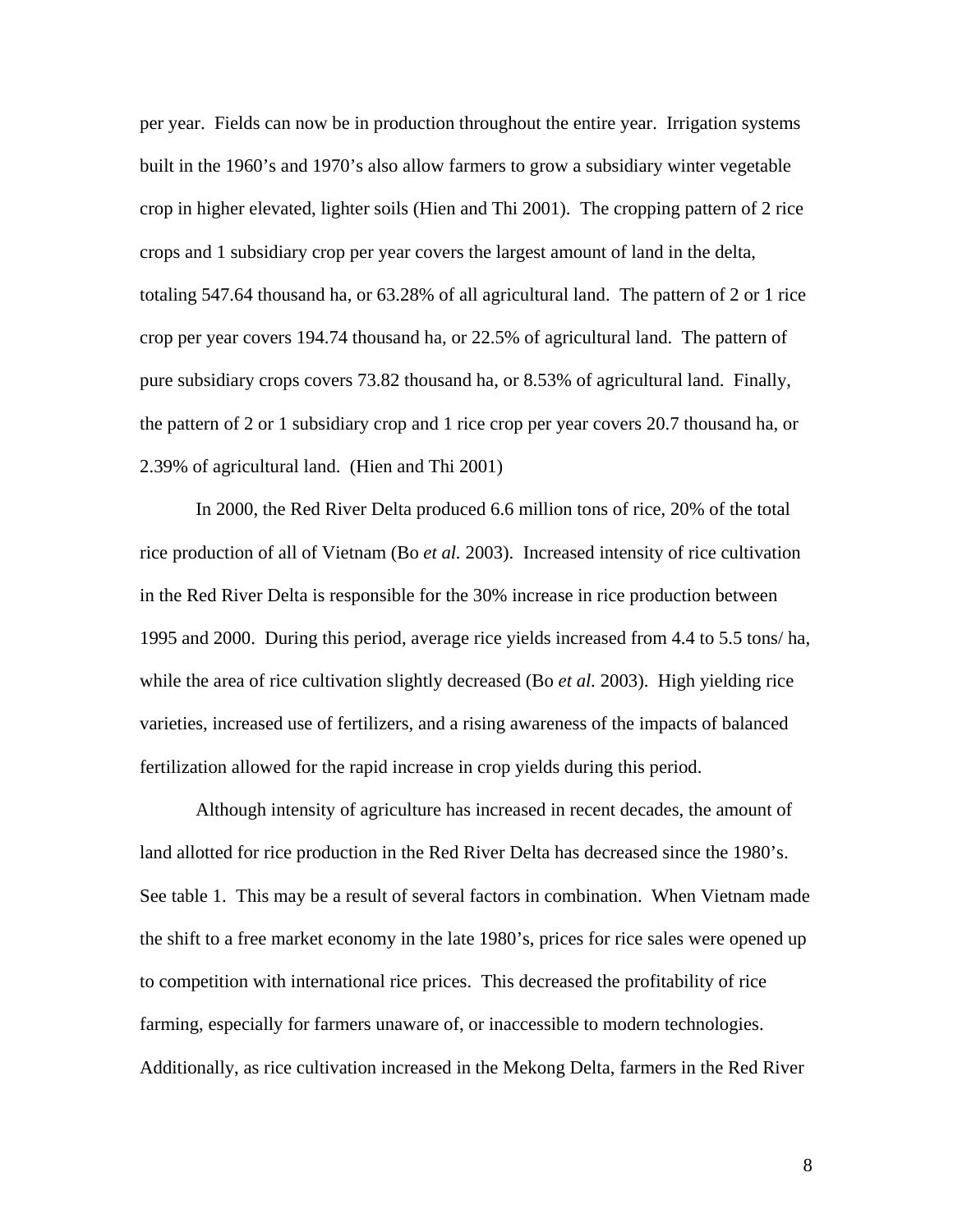Delta were free to diversify into the more profitable sectors of vegetable and spice cultivation, forestry, and aquaculture. Population growth, urban expansion, and increased industry activities have also limited the plot size of fields in the Red River Delta, making yields of rice per household less substantial. Moreover, loans for the increasing demands of farm investments are less likely to be granted to smaller sized farms. With increasing input costs of high yielding rice cultivation, rice is becoming a less profitable and less popular livelihood strategy in the Red River Delta.

**Table 1. Land use change in the Red River Delta (Nguen Xuan Cu 2001. Cited in Lam 2006)** 

| Year | Annual  | Rice     | Perennial | Grazing | Water    | Number of |
|------|---------|----------|-----------|---------|----------|-----------|
|      | Crops   |          |           | land    | body for | crops/yr  |
|      |         |          |           |         | aquatic  |           |
|      |         |          |           |         | culture  |           |
| 1980 | 731,600 | 639,200  | 19,500    | 21,800  | 47,900   |           |
|      | (89.13) | (77,88)  | (2.38)    | (2.66)  | (5.84)   |           |
| 1985 | 720,185 | 628,640  | 16,938    | 22,455  | 49,330   | 1.85      |
|      | (88.75) | (77, 47) | (2.09)    | (2.77)  | (6,08)   |           |
| 1990 | 710,285 | 624,931  | 20,639    | 19,858  | 50,241   | 1.97      |
|      | (88.67) | (78.02)  | (2.58)    | (2.47)  | (6.27)   |           |
| 1993 | 643,021 | 585,284  | 25,830    | 4,284   | 48,191   | 2.16      |
|      | (89.14) | (81.14)  | (3.58)    | (0.59)  | (6.68)   |           |
| 1998 | 620,906 | 576,420  | 48,688    | 2,263   | 48,790   | 2.20      |
|      | (86.15) | (79.98)  | (6.76)    | (0.33)  | (6.77)   |           |
| 2000 | 621,793 | 575,869  | 61.431    | 1,633   | 53,890   | 2.20      |
|      | (84.17) | (77.95)  | (8.32)    | (0.22)  | (7.29)   |           |

#### The Mekong Delta:

 Large-scale development of the Mekong Delta occurred centuries after that of the Red River Delta. Inaccessibility to water logged low-lying wetlands, which dominate the delta region, minimized historical agricultural development. It was not until the late 19<sup>th</sup> century, during the French colonial period, that a system of canals began to provide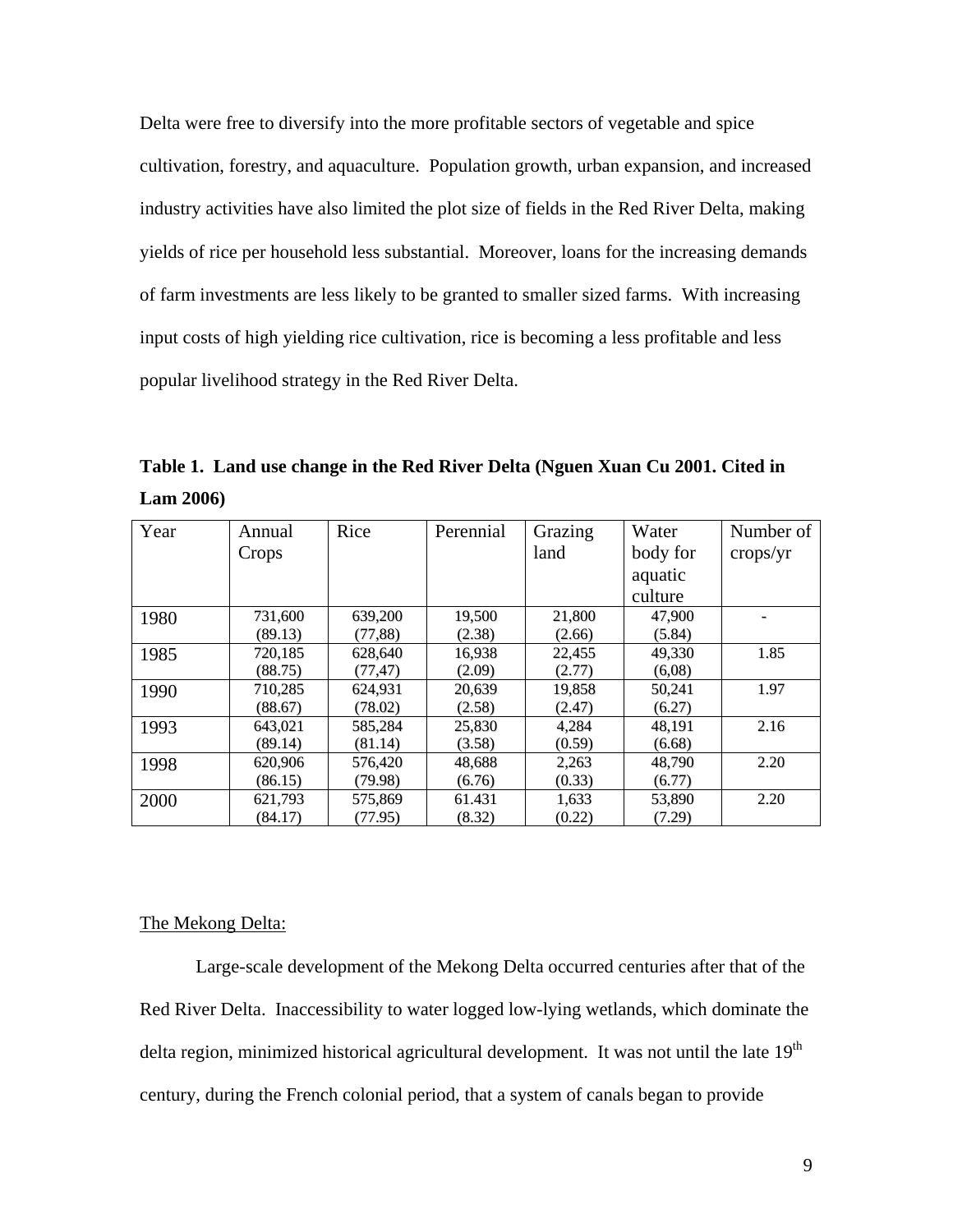access these depression areas. After 1975, the network of canals was extended rapidly, providing for concurrent expansion in the area accessible for human settlement and agriculture. Since then, rice agriculture has increased at an unprecedented rate in the Mekong Delta, through both extension and intensification. Ni et al. discuss some of the complex issues that are responsible for this.

"[The change] from single to multiple rice cropping [was] made possible by the new canals, and driven by interrelated socio-economic changes, particularly population increases (partly through immigration), the national drive towards increased rice production (helped by tax incentives, available credit from banks and the policy of encouraging landless farmers to "tame the wild lands"), and the increase in rice exports under the new free market system." (Ni et al. 2003)

The Mekong Delta is now the largest rice-producing region in Vietnam. It produced 45- 50% of the total rice output of all of Vietnam in 2001 (Hien and Thi 2001).

 The natural area of the Mekong, or Cuu Long, delta totals 3.9 million hectares. In 1991, agricultural lands accounted for 61.2% of the area, forestry lands accounted for 10.3%, 9.8% was designated for special use, and 18.7% of the area was classified as "other" (Working Paper No. 4 1991). Total rice production in the Mekong Delta has increased consistently since 1976. From 1976 to 1990, total rice production in the Mekong Delta increased from 4.6 million ton to 9.7 million ton, while average rice yields increased from 2.24 ton/ha to 3.77 ton/ha (Working Paper No. 4 1991). In 2000, the Mekong Delta produced 16.7 million tons of rice, 50% of the total rice production of Vietnam, with average yields of 4.24 ton/ha (*BO ET AL.* 2003). Although rice intensification is occurring throughout Vietnam, the Mekong Delta is the only region where the area of cultivated land is increasing. The area dedicated to rice cultivation is decreasing throughout the rest of Vietnam.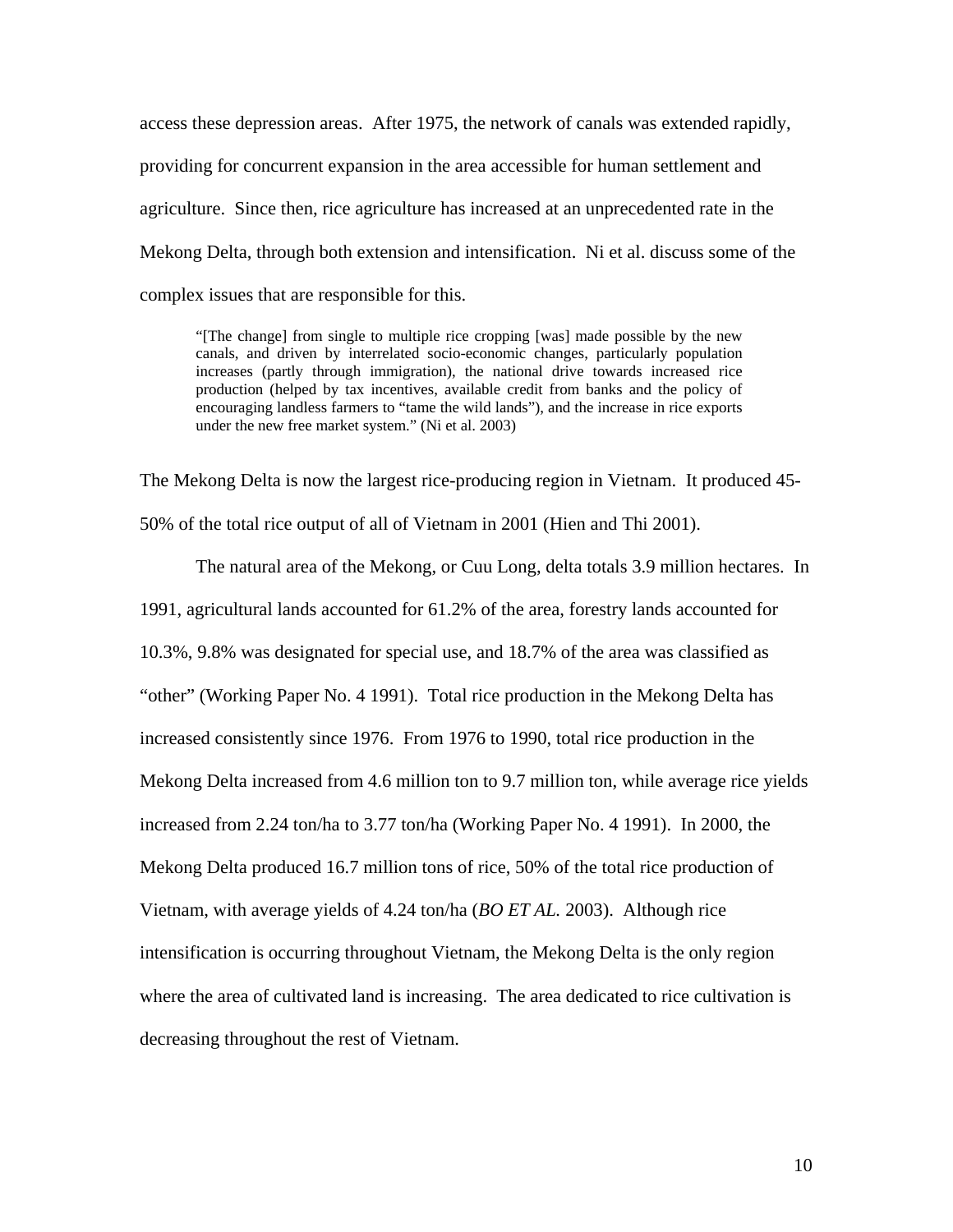Cropping patterns in the Mekong Delta have been greatly altered since the introduction of high yielding rice varieties in 1967. Before 1967, the three main cropping patterns of broadcasting, double transplanting, and single transplanting were most commonly used (Chiem 1994). After 1967, however, high yielding rice varieties enabled farmers to grow rice throughout the entire year. Favorable environmental conditions such as plentiful water, consistent seasonal temperatures, and good soils make three rice crops per year a viable option in the Mekong Delta. Because there is no dike system like that of the Red River Delta, the Mekong Delta soils are replenished annually by the nutrients deposited by river floods. Farmers in the Mekong Delta have learned to live with the flood, and have adopted cropping strategies to deal with the benefits and costs of annual flooding.

In the tide-affected floodplain in the northwest region of the delta, tidal river flows help to replenish nutrients to agricultural soils, while washing away the toxicity of acid sulfate soils. Therefore, soil quality in this region is constantly improving. Nguyen Huu Chiem predicts the tide-affected floodplain as the region with highest sustainable agricultural production capacity in the Mekong Delta (Chiem 1994).

Population density in the Mekong Delta is low in comparison to the Red River Delta. There is an average of 328-505 people/ $km^2$  (Lam 2006). The area of grain produced in the Mekong Delta, however, is over twice as much as that of the Red River Delta. The Mekong Delta grows 3,817 thousand hectares of grain, while the Red River Delta grows 1,264 thousand hectares (Lam 2006). Because exploitation of the soils has been going on for a short period of time, flooding replenishes the soil, and population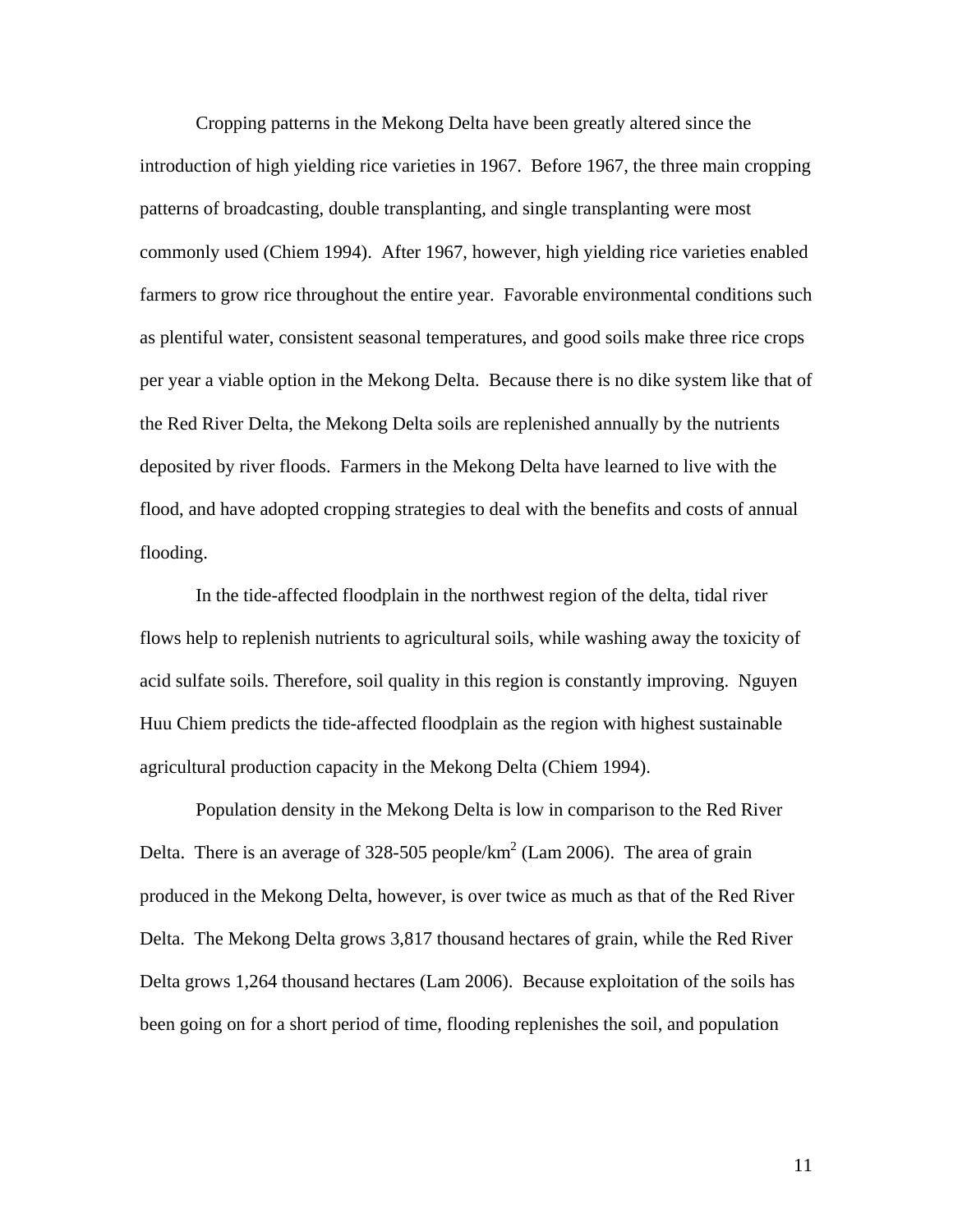density is still low, the Mekong Delta has a great potential for continued agricultural production in the future.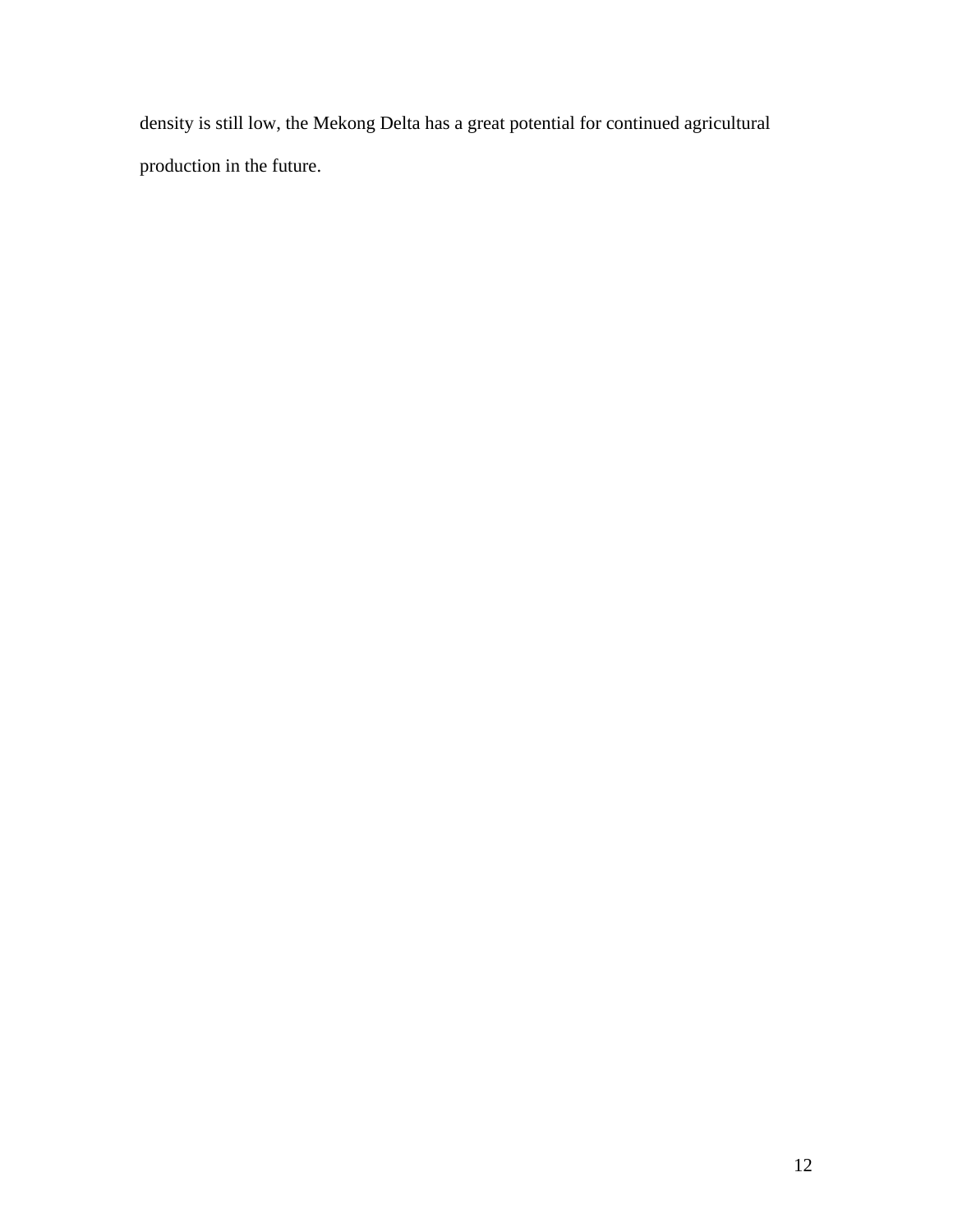#### **Objectives**

 The objective of this study is to compare soil fertility, cropping patterns, and fertilizer use in intensive rice cultivation on alluvial soils of the Red River Delta and Mekong Delta. Soil fertility will be compared based on nitrogen, phosphorus, and organic carbon content. Recommendations for sustaining future agriculture productivity will be made based on measured soil nutrient content and observed fertilizer use.

#### **Methodology**

 The original concept for this study was to visit and interview three intensive rice farmers in the Red River Delta and three intensive rice farmers in the Mekong Delta, sample their fields, and analyze the six soil samples in the lab. The expected methodology had to be altered due to unexpected circumstances during the one month allotted research period. Time constraints eliminated the possibility of doing first hand field sampling in the Mekong Delta, and extensive sampling and interviewing in either area was not possible. Instead of original field sampling and interviewing at three farms, two Mekong Delta soil samples were obtained from Can Tho University's soil science department. Information on fertilizer use is not available on the representative soil samples from the Mekong Delta; however, the staff of the soil science department provided some background information on the use of the fields.

Direct field sampling and interviews with farmers were completed for the three Red River Delta sites. Each of the three sites was visited once. The Red River Delta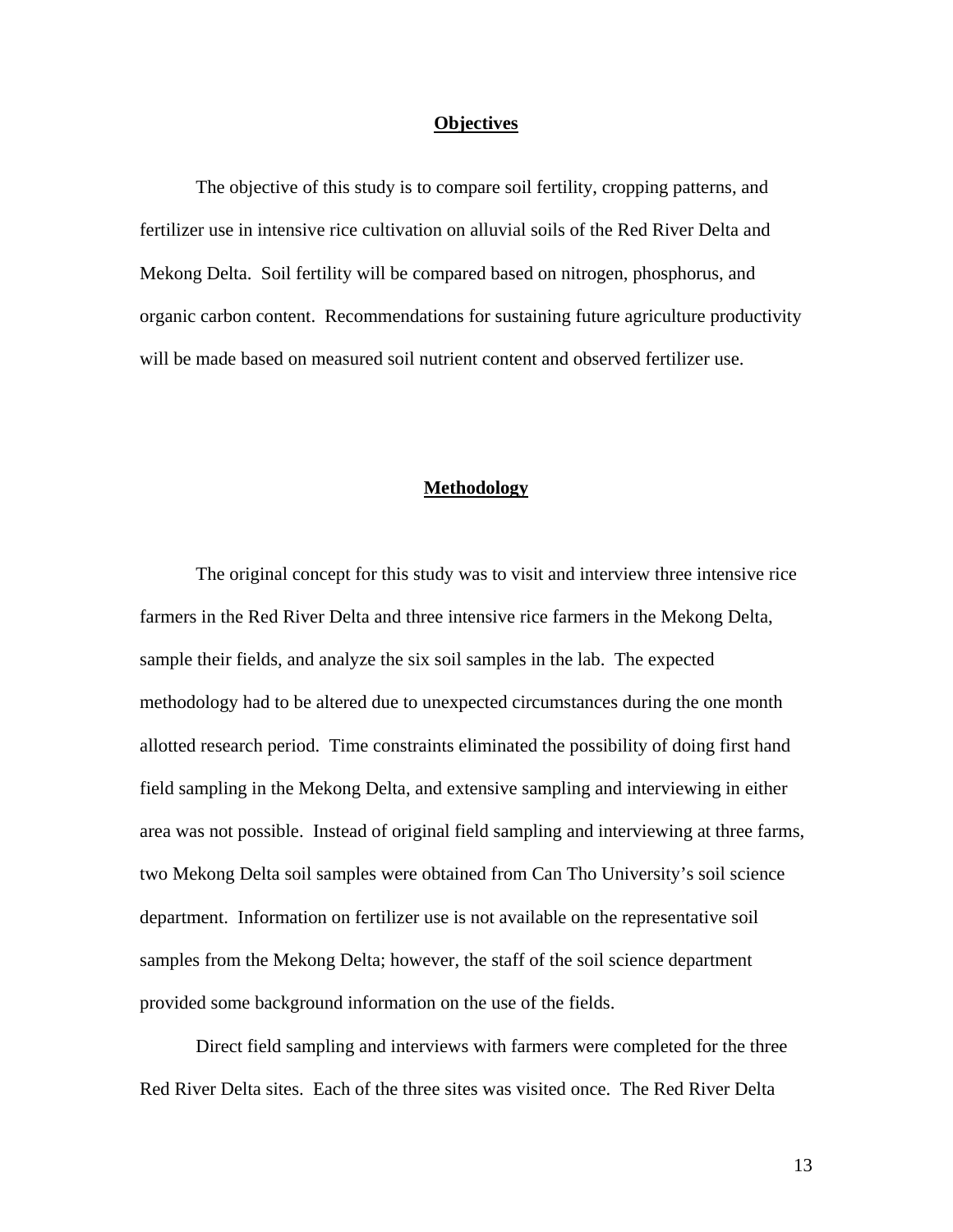sites were visited on April 18 and 19, 2006. Dr. Do Nguyen Hai, a faculty member of Land and Environment at Ha Noi Agricultural University, chose the three communes, Co Bi, Duong Xa, and Dong Du. One farmer was interviewed from each commune, and their field was sampled. Farmers were interviewed on fertilizer use and application, crop variety, yield, and land preparation. See Appendix 1 for the general list of interview questions. Nguyen Duc Hung, lab assistant to Dr. Nguyen Huu Thanh from the department of soil science at the Ha Noi Agriculture University translated the interviews in the field.

Five  $100 \text{ cm}^3$  soil samples were then abstracted from the field at five evenly spaced positions representing average growth and land grade. One sample was taken at each of the four corners of the field, at least 2 m from the edge, and one sample was taken from the middle of the field. Samples were gathered with a steel ring, 10 cm deep and 10 cm in diameter. After scraping away the top 1-2 cm of topsoil, each core was taken and then combined, resulting in one sample representing average soil conditions for each field. The samples were then air dried in the department of Environment and Resource Management lab at Can Tho University

The representative field at Co Bi is 600 m<sup>2</sup> and the field at Dong Du is 1620 m<sup>2</sup>. The interviewed farmer's field at Duong Xa is 260  $m^2$ , so the neighboring field is included in the sample. The total area of the Duong Xa field sample is thus,  $520 \text{ m}^2$ . Farming techniques and timing are similar in both fields so results should not be affected. A field size larger than 500  $m^2$  is desired to obtain average field nutrient levels not affected by abnormal nutrient distribution near the edge of a field.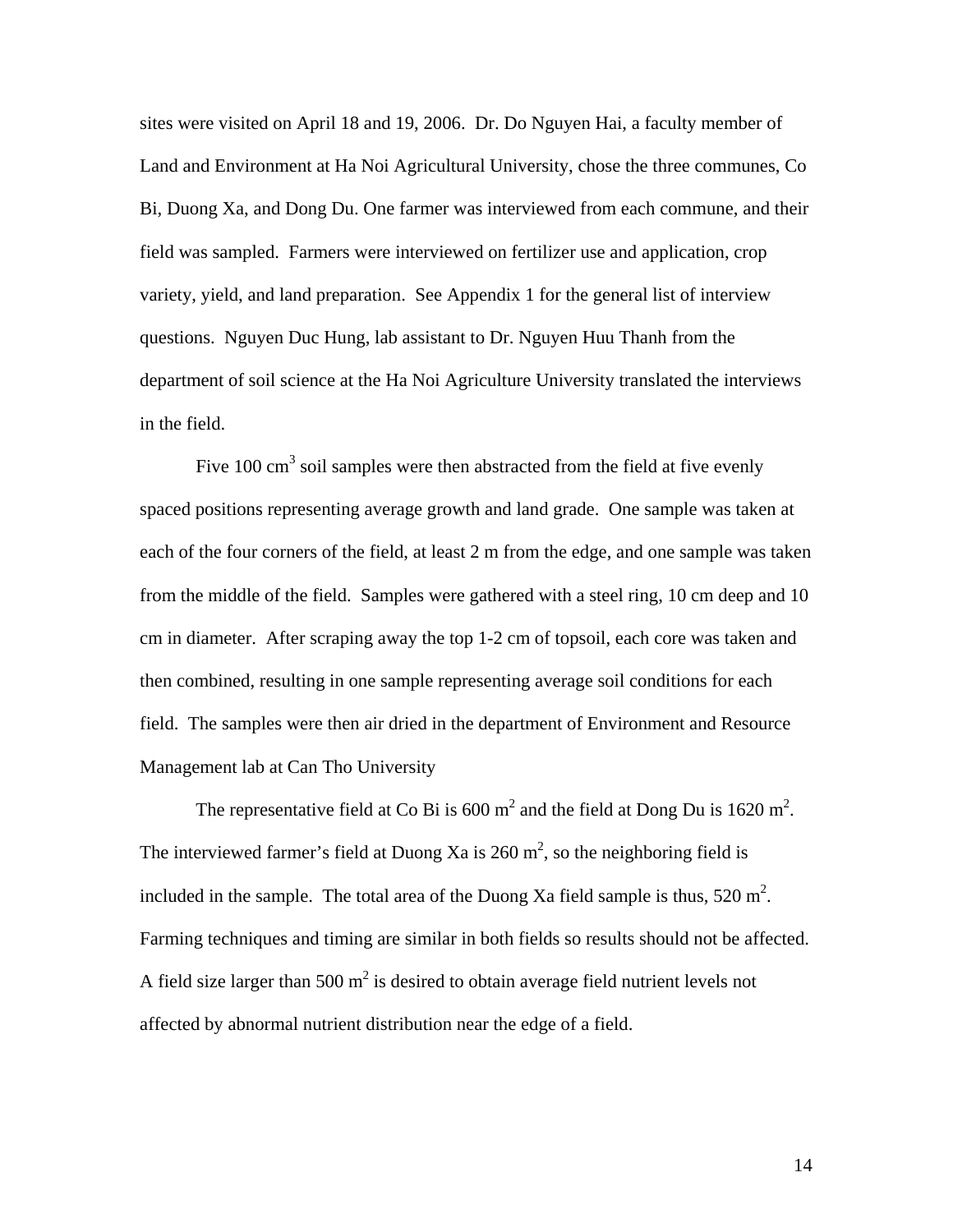Once dried, the Red River Delta soil samples were ground and sieved to a 2 mm particle size. All five soils samples were then analyzed for pH, organic carbon content, total nitrogen, and available phosphorus. pH was measured by a pH meter in a 1:5 (V:V) suspension of soil in water  $(pH-H<sub>2</sub>O)$ . Percent organic carbon content was obtained using the Walkley and Black method. Percent organic matter was calculated using a multiplication factor of 1.724, from measured organic carbon results. Total nitrogen was analyzed after digestion, using the L. Th. Begheijn method. Total available phosphorus was analyzed using the Bray method.

#### **Results**

 Farmer interviews in the Red River Delta resulted in the acknowledged fertilizer use and average yields presented in Table 1. All three sites are located inside the dike on alluvium soil. All three sites have the first rice crop of the year growing in them at the time of sampling. See Appendix 2 for full results from field interviews.

Red River Delta site #1- Co Bi, Gia Lam district, Ha Noi, grows 2 rice and 1 winter vegetable crop per year, and has done so since 1959. This farmer uses the least amount of fertilizer of all of the Red River Delta sites, and reports the highest yields. He claims to try to grow "clean vegetables", referring to the low fertilizer inputs. 20-day-old rice seedlings are transplanted to the field, the first crop on 10 January, and the second crop on 20 June. Both rice crops are high yielding varieties. A vegetable crop of onions or tomatoes is grown for 3 to 4 months during the winter. Since 1959 the farmer has reported increasing yields, decreasing use of organic fertilizer, and increasing use of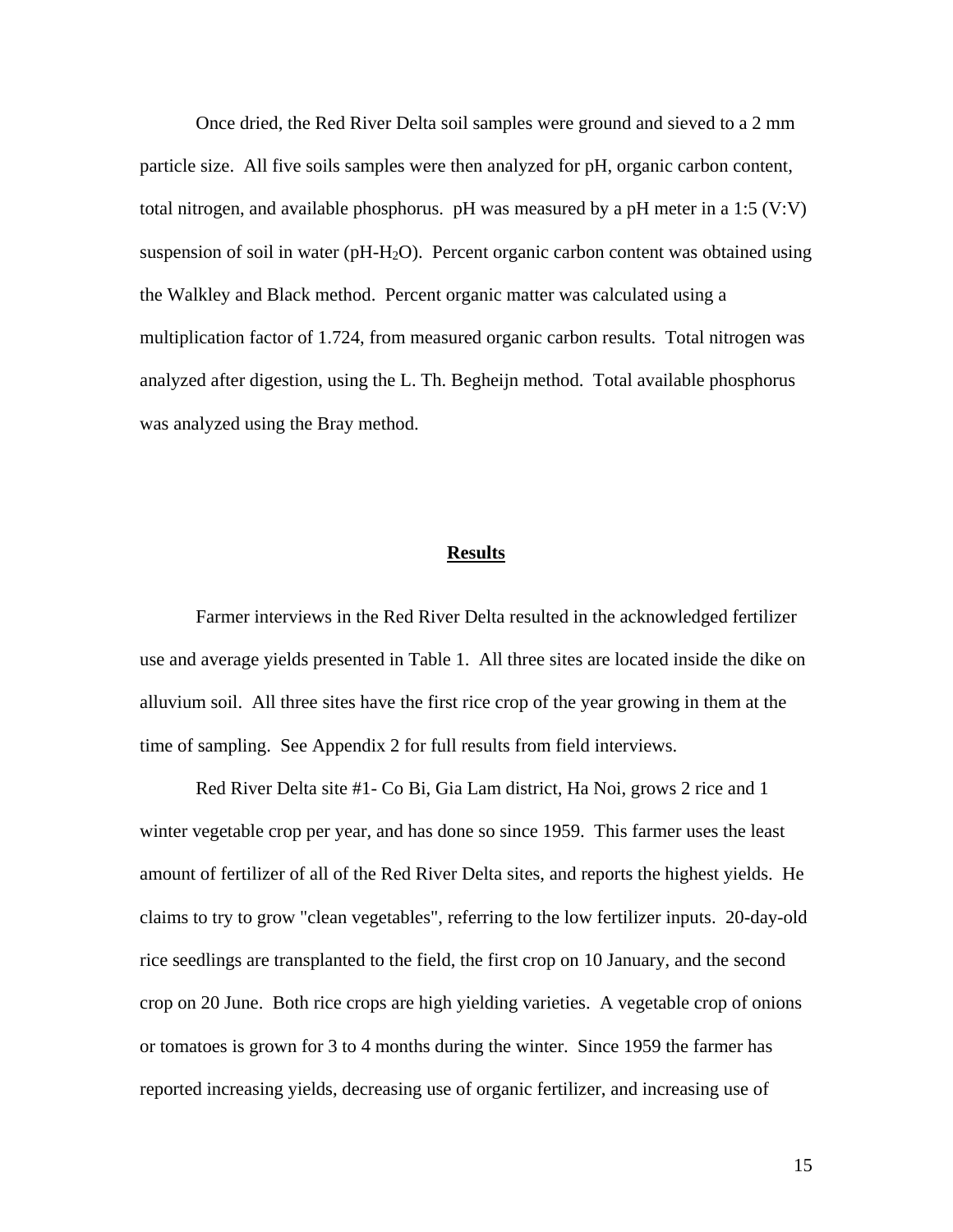inorganic fertilizer. New science and new rice varieties are acknowledged for increased yields. Cultivation techniques are applied based on recommendations from Co Bi commune. The field is 600  $m^2$ , and the current rice growing in the field is approximately 1.06 meters tall. The soil is moist, but not covered in water.

Red River Delta site #2- Duong Xa, Gia Lam district, Ha Noi, grows 2 rice and 1 winter vegetable crop per year. This farmer reports the highest use of inorganic fertilizer out of all of the Red River Delta sites. She has owned the field for four years because Duong Xa commune enacts a 20-year rotation of fields between the farmers in the commune. Young rice seedlings are planted in the field, the first crop was planted on 15 February, and the second crop will be planted on 5 July. Both crops are high yielding varieties. A vegetable crop of onion, mustard green, or kohlrabi is grown in the winter months. The second rice crop receives less fertilizer and has lower yields. She has replaced organic fertilizer with inorganic fertilizer in recent years, for longer than she can remember. Between crops, she prepares the field by ploughing and applying organic fertilizer. All the farmers in the commune apply the same methods and same rice varieties. The field is inundated with 4-6 cm of water, which was pumped in from a nearby canal. The current rice crop is 1.06 meters tall. This farmer's field in 260  $m^2$ , and the total area of fields included in the sample is  $520 \text{ m}^2$ .

Red River Delta site #3- Dong Du, Gia Lam district, Ha Noi, grows 2 rice crops per year. This farmer rotates 2 rice crops per year with 2 eryngium (long coriander) crops per year, every 18 months. She has owned the field for 16 years. Crop rotation has been going on since 1997, before that, 2 rice crops per year were grown every year. A much higher profit is made from eryngium than rice, and eryngium requires more fertilizer than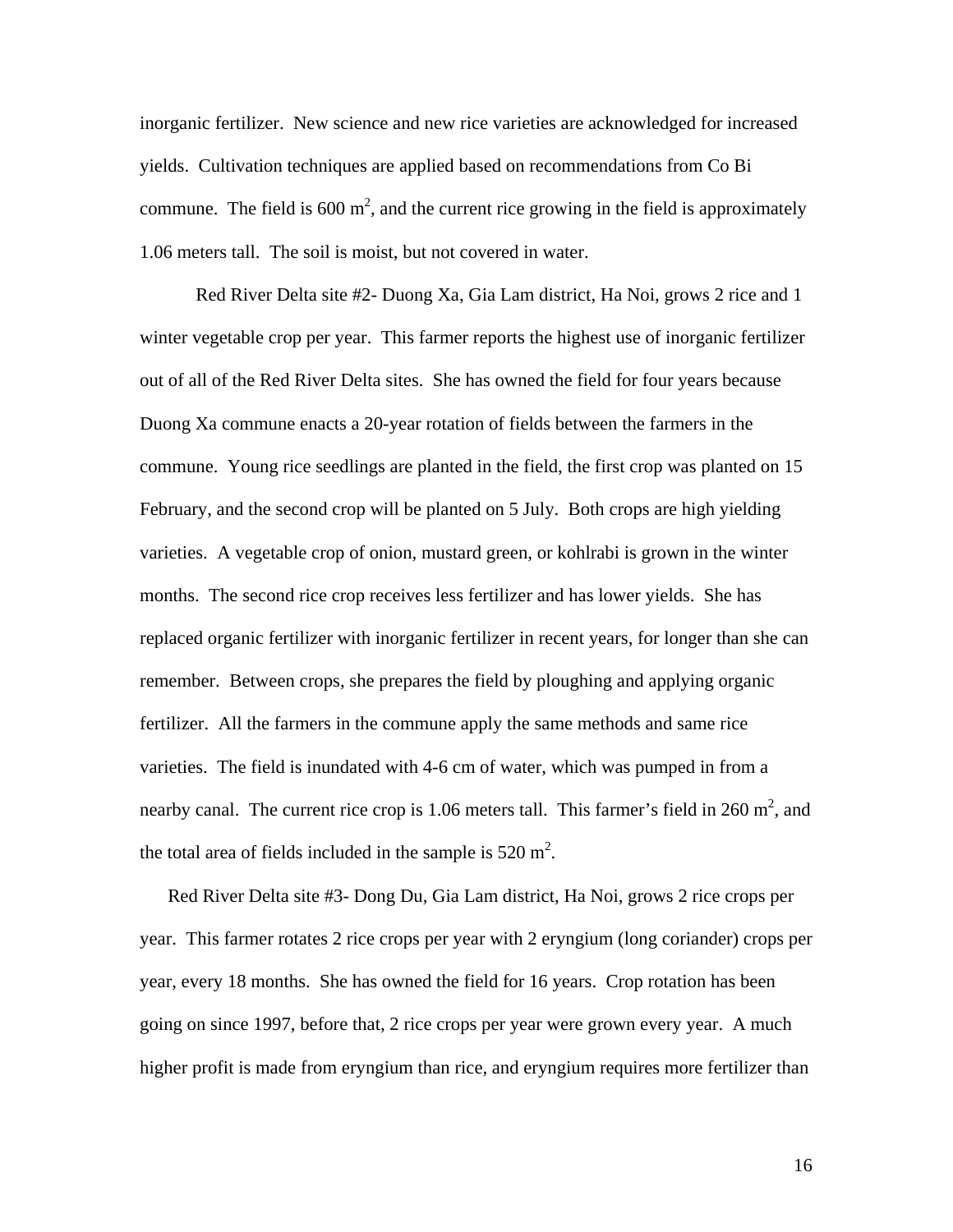rice. The first rice crop was planted on 15 February and the second crop will be planted in the end of June. Both crops are high yielding varieties. Between crops, the field is prepared through ploughing and application of organic and mixed fertilizer. The field is inundated with 5-8 cm of water. The top 10-15 cm of soil is very soft and not dense. Below 15 cm lies a layer of heavier soil. The soil in Dong Du is not suitable for growing vegetables because the subsoil is almost all dense clay and the topsoil is very light. Total area of the field is 1620 m<sup>2</sup>, and rice in the field is approximately 1 meter tall. Dong Du is located at a slightly lower topography than Co Bi and Duong Xa.

The staff of the Soil Science department at Can Tho University provided information on the Mekong Delta soil samples. Both samples were taken after harvest of rice.

Mekong Delta site #1- Cai Lay, Tien Giang province grows 3 rice crops per year. 3 rice crops per year have been grown here for many years, probably more than ten. Cai Lay is located inside a dike on alluvium soil. The field has experienced some problems because of changing dynamics of organic matter, which make growing rice more difficult. Physical properties are also degraded. These cause low yield so the farmer must increase fertilizer and pesticide use to grow rice successfully. This soil sample is a gray color compared to the red color of the other four alluvial soil samples.

Mekong Delta site #2- Vinh Nguon, An Giang province grows 2 rice crops per year. The field is located outside the dike on alluvium soil.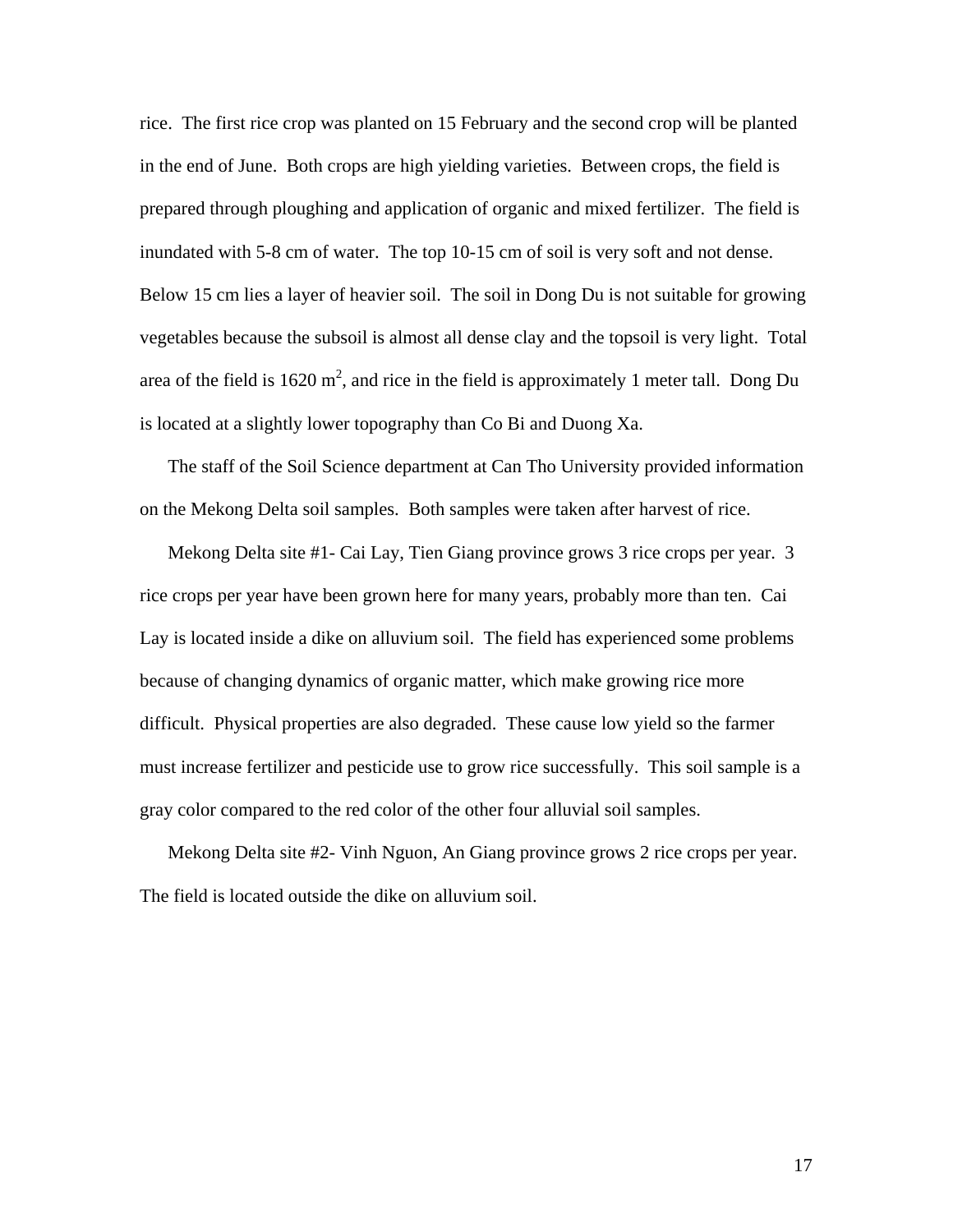**Table 1: Fertilizer use and yield in Red River Delta sites, measured in kilograms per**   $360 \text{ m}^2$ :

|                          | $#1$ Co Bi | #2 Doung Xa | #3 Dong Du     |  |
|--------------------------|------------|-------------|----------------|--|
| Organic matter           | $3 - 5$    | A little    | Amount depends |  |
|                          |            |             | on amount      |  |
|                          |            |             | available      |  |
| <b>Mixed Fertilizer</b>  | $5 - 7$    | 15          | 10             |  |
| $N: P: K=16:16:8$        |            |             |                |  |
| Nitrogen                 | $2 - 3$    | 80          | 3              |  |
| Potassium                | 3          | $4 - 5$     | 4              |  |
| Phosphorous              | 0          | 15          | $\Omega$       |  |
| Average yield of spring  | 200-250    | 180-220     | 180-220        |  |
| rice crop (rice variety) | (Si23)     | (Si23)      | (Khang Dan)    |  |
| Average yield of summer  | 180-220    | 140         | 140-150        |  |
| rice crop (rice variety) | (Q5 Khang  | (Si23)      | (Q5)           |  |
|                          | Dan)       |             |                |  |

 Results from laboratory analyses of the three Red River Delta (RRD) and two Mekong Delta (MD) soil samples provide the levels of organic carbon, organic matter, available phosphorus, total nitrogen, and pH, indicated in Table 2.

**Table 2: Nutrient levels measured in soil samples from Red River Delta and Mekong Delta.** 

|                | % Organic | % Organic | Available   | % Total  | pH   |
|----------------|-----------|-----------|-------------|----------|------|
|                | Carbon    | Matter    | Phosphorous | Nitrogen |      |
|                |           |           | (mg/kg)     |          |      |
| $RRD #1$ :     | 2.693     | 4.643     | 48.347      | 0.0231   | 5.69 |
| Co Bi          |           |           |             |          |      |
| <b>RRD #2:</b> | 1.766     | 3.045     | 48.964      | 0.01792  | 6.41 |
| Duong Xa       |           |           |             |          |      |
| RRD #3:        | 2.44      | 4.207     | 1.554       | 0.021    | 5.49 |
| Dong Du        |           |           |             |          |      |
| MD #1:         | 2.527     | 4.357     | 22.712      | 0.02016  | 5.70 |
| Cai Lay        |           |           |             |          |      |
| $MD #2$ :      | 1.905     | 3.284     | 2.658       | 0.01365  | 5.84 |
| Vinh           |           |           |             |          |      |
| Nguon          |           |           |             |          |      |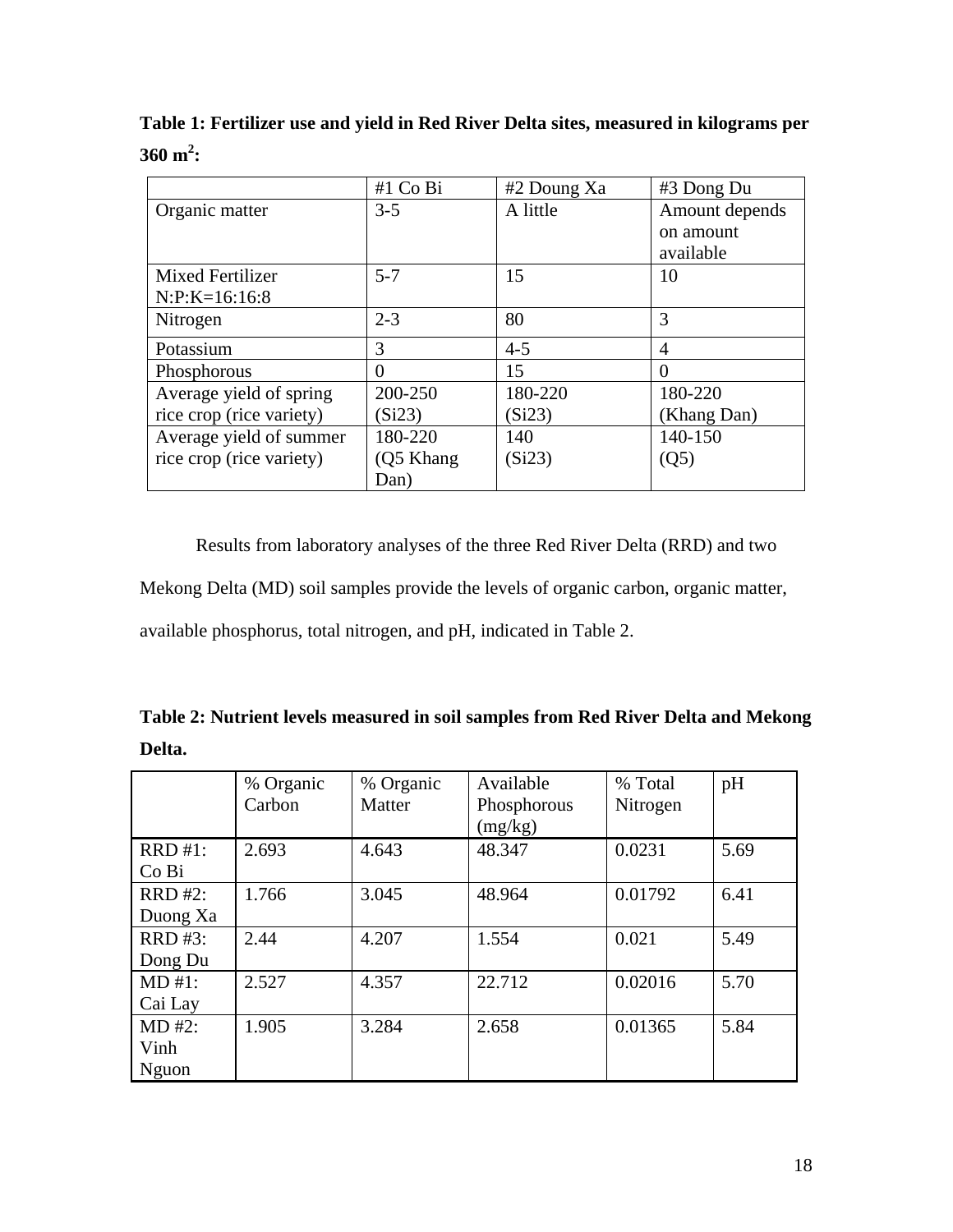#### **Discussion**

#### Available Phosphorus:

 According to Bray standards, the available phosphorus level in Co Bi is high, Duong Xa is high, Dong Du is low, Cai Lay is medium, and Vinh Nguon is low. The two fields with only two crops per year, Dong Du and Vinh Nguon, had the lowest available phosphorus levels. This is most likely because farmers must apply much more fertilizer, including phosphorus fertilizer, to triple cropped fields than to double cropped fields. The fields where vegetables are grown also require more phosphorus fertilizer inputs, resulting in higher observed values. Although Dong Du does grow a spice crop, it is currently at the end of its 18 month rice cycle, so eryngium has not been grown here for almost 18 months and available phosphorus levels are much lower than in Co Bi and Duong Xa where vegetables were grown this past winter.

The fields in the Red River Delta have higher available phosphorus levels than the fields in the Mekong Delta in general. This could be because the soils of the Mekong Delta are naturally more phosphorus deficient than the soils of the Red River Delta. In the Mekong Delta, the soil is more acidic because of oxidation of the pyrite-rich sub-soil, which formed when ancient mangrove forests decayed and decomposed. Acidic conditions cause phosphorus to be fixed into its mineral form, which is not available for plant up-take. Although available phosphorus levels are low, total phosphorus levels may be higher than detected, however, the phosphorus is fixed into a form unsuitable for plant uptake. Total phosphorus was not measured in this study.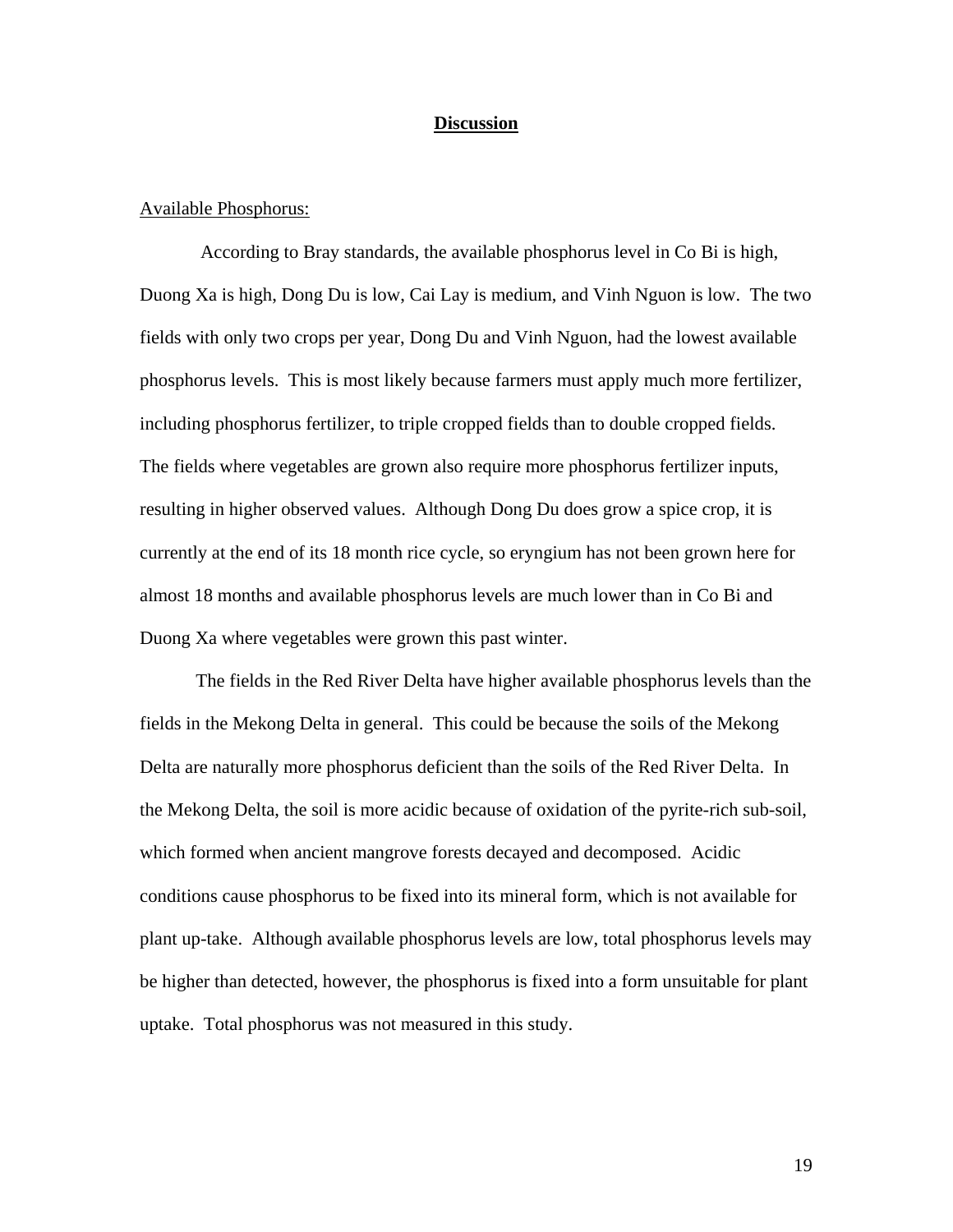Phosphorus levels may also be higher in the Red River Delta because all of Vietnam's phosphorus mines are located in the north of the country. Economically, the incentive to use more phosphorus fertilizer is stronger in the Red River Delta where phosphorus fertilizer is cheap. This also implies that phosphorus is more prevalent in the mineral composition of northern soils.

#### Organic Carbon:

 According to Can Tho University Soil Science department standards, percent organic carbon is low in Co Bi, very low in Duong Xa, low in Dong Du, low in Cai Lay, and very low in Vinh Nguon. These levels correspond to relative levels of total nitrogen.

Duong Xa uses the highest levels of inorganic fertilizers, and reports the use of only "a little" organic fertilizer. A low organic to inorganic fertilizer ratio results in a low percentage of organic carbon content in the soil. Both organic carbon and nitrogen are naturally supplied to soils through plant and animal decomposition and animal waste. With decreased crop residues from high yielding varieties, both organic carbon and nitrogen levels are expected to be low. Fallow time between crops for crop residue and organic material decomposition, which replenishes soils with organic carbon and nitrogen, is not allowed on constantly cropped intensive rice fields.

#### Total Nitrogen:

 According to Can Tho University Soil Science department standards, percent total nitrogen is very low in all five of the fields sampled, but it is lowest in Duong Xa and Vinh Nguon. The low levels in these two fields correspond with very low levels of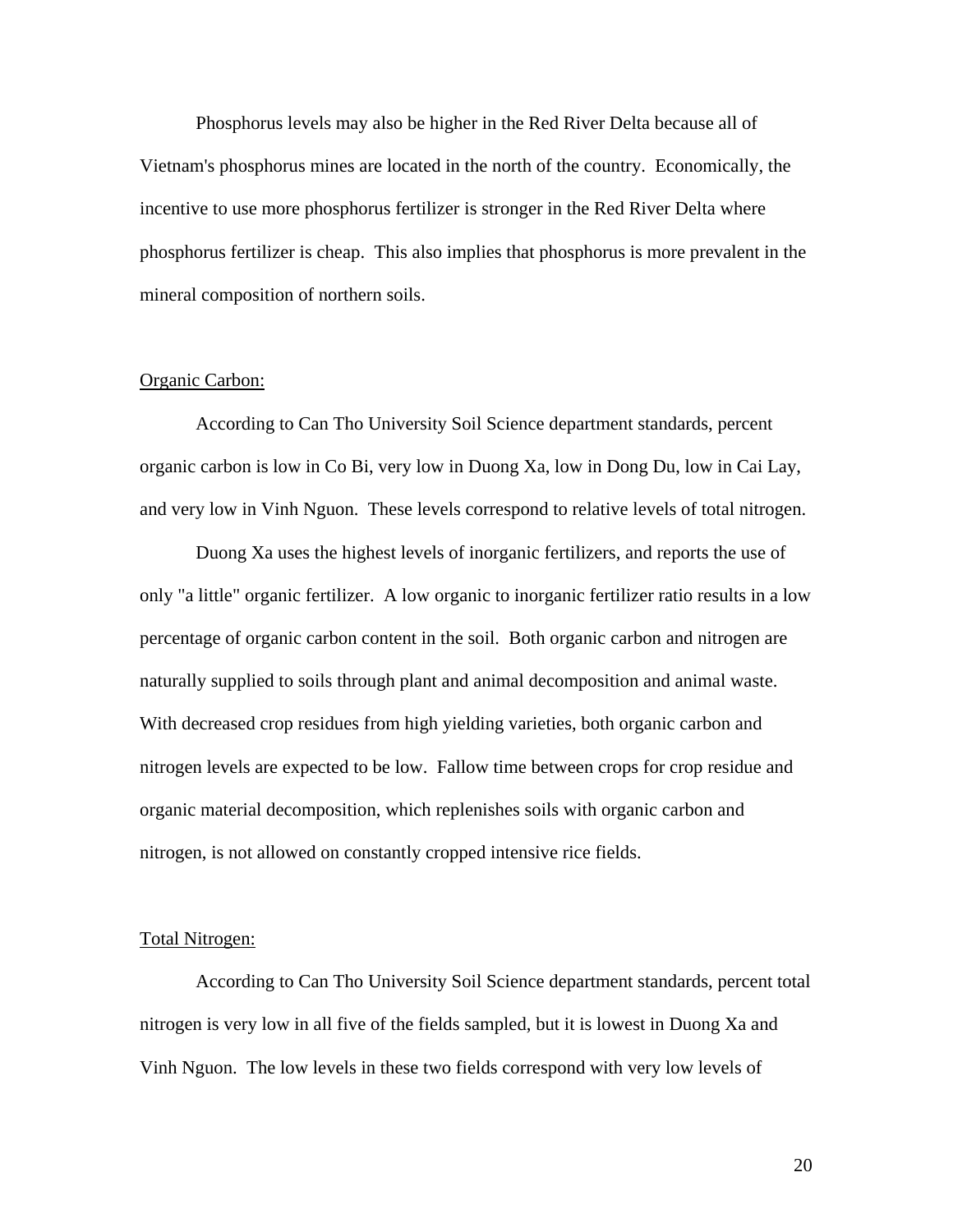organic carbon. This proves that there is very little organic matter, from which organic carbon and nitrogen are derived, in these fields.

 In Vietnam's tropical climate, soils are naturally very low in nitrogen. High temperatures and solar radiation lead to rapid oxidation and weathering, which releases nitrogen from the soil as  $N_2$  to the atmosphere. A long history of intensive cultivation, most likely since 1975 or before, means that nitrogen has been removed constantly from soils for over 30 years. Ploughing exposes more soil surface area to weathering and nitrogen depletion, while leaching of nitrogen occurs at high levels. Multiple crops of high yielding rice per year also deplete soil nitrogen levels rapidly. Without returning plant matter to the soil or allowing fallow time for soils to recover, farmers have become dependent on inorganic fertilizer inputs to grow anything on their fields. The lack of biological material for decomposition and nitrogen replacement means that the stores of nitrogen in the soil are continually being removed without being replenished through natural processes. See Appendix 3 for a summary of the nitrogen cycle.

Large dikes in the Red River Delta, and individual field dikes in the Mekong Delta, prevent river flooding from replenishing fluvial deposits to the soil. Although flooding can be detrimental to rice crops, farmers halt the natural mineral deposition and soil fertilization that river waters carry downstream when they build dikes. Nitrogen levels are still very low in Vinh Nguon, however, the only field in the study located outside the dike. This is because the mineral deposits that the Mekong River carries are naturally low in nitrogen.

Although fluvial deposits from the Mekong River are important for maintaining agricultural soils, their benefit is more in maintaining physical properties than in nutrient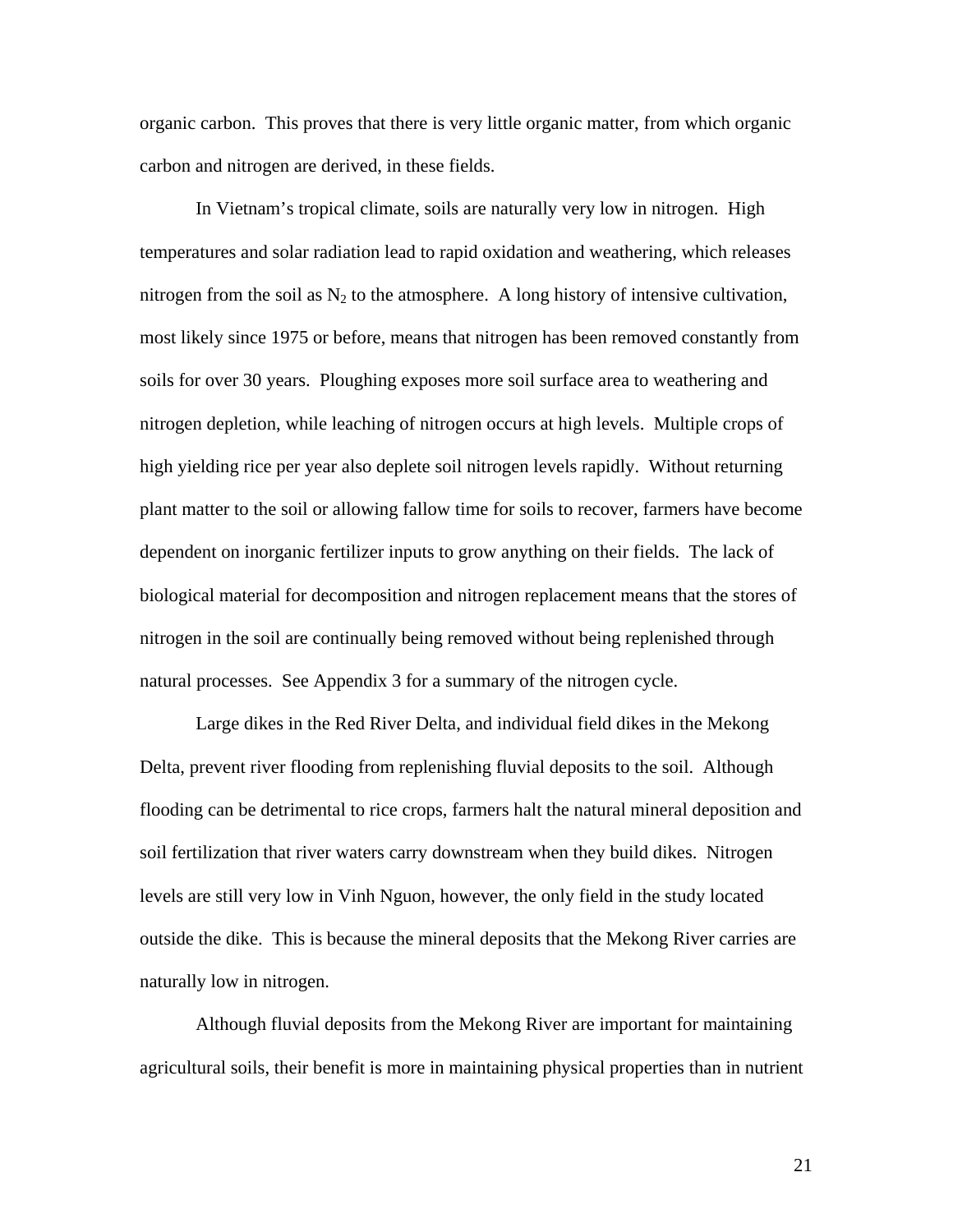deposition, especially of nitrogen. The speed of the Mekong River decreases significantly around Phnom Penh, upstream in Cambodia, so sediment levels are low once reaching the Mekong Delta. An investigation by the Mekong Committee also revealed that the soluble sediments deposited by the Mekong River to the delta per hectare are approximately 1 kg phosphorus, 3.2 kg potassium, 4 kg magnesium, and 50 kg calcium (Uehara et al. 1974). Significant levels of nitrogen were not detected. These low levels are not significant enough to effect plant nutrition. They are also not very surprising considering the low fertility of the parent materials through which the river flows.

Out of the Red River Delta fields, the farmer at Co Bi uses the least amount of inorganic fertilizer and reports the highest yields. There are two possible explanations for this; the farmer may be misreporting his field statistics, or a history of low inorganic fertilizer use and a high organic to inorganic fertilizer ratio could have led to increased yields in this field. Organic matter has been found to be a very important factor in maintaining soil productivity. Bo *et al.* found that if applied at rates of 8-10 tons/crop hectare, organic fertilizers, especially farmyard manure, play an important role in enhancing soil structure, water storage, cation exchange capacity, and biological activity of intensively grown rice fields in Vietnam (Bo *et al.* 2003).

Maintenance of soil structure is especially important for maintaining high yields in triple cropped rice fields. When rice is grown throughout the year, the soil is continuously submerged under water. This leads to many problems in the long-run including reduced water percolation, compaction of soil, slow organic matter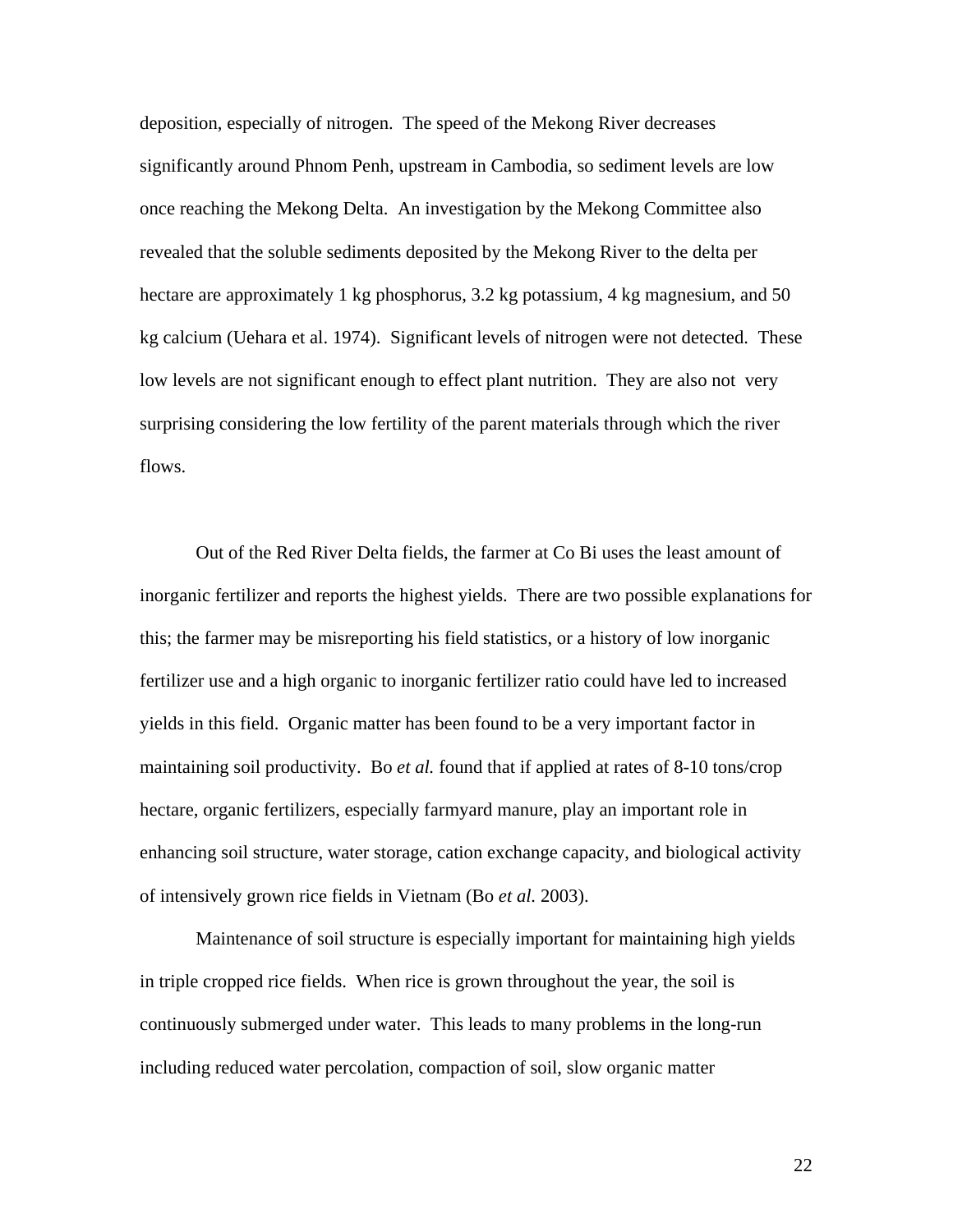decomposition, slow nitrogen mineralization, intensive reduction, and anaerobic decomposition (Guong et al. 2002). All of these effects seriously inhibit nitrogen absorption by plants, the most limiting factor for high yielding rice. Maintaining high organic matter levels through application of farmyard manure or compost is an important aspect of sustaining long-term high yields for high yielding rice varieties.

Farmyard manure also helps to supply nutrients to the soil, and requires less resources and pollution costs than producing inorganic fertilizer from minerals. For soils low in potassium, applying manure can provide 30-40% of the potassium needed to grow rice (Thuan and Bo 2001). Application of manure also increases the effectiveness and availability of mineral fertilizers such as nitrogen and phosphorus (Bo *et al.* 2003, Thuan and Bo 2001,). Therefore, application of manure usually leads to increased crop yields when applied with inorganic fertilizers (Bo *et al.* 2003).

 The high yields reported at Co Bi are thus most likely related to the fact that Co Bi has the highest organic matter (4.643%) and nitrogen (0.0231%) content of all five fields tested.

 The soil conditions at Dong Du and Vinh Nguon are not suitable for growing three crops per year. Sufficient water for irrigation, lighter soil texture, and medium to high delta topography are the necessary conditions for growing three crops per year. In the Red River Delta, higher topographic regions are best suited for two winter crops and one rice crop per year, medium topographic regions are best suited for two rice crops and one winter crop per year, and lower topographic regions are best suited for only two rice crops per year (Thanh 2006). Cash crops, such as maize, are grown during the dry season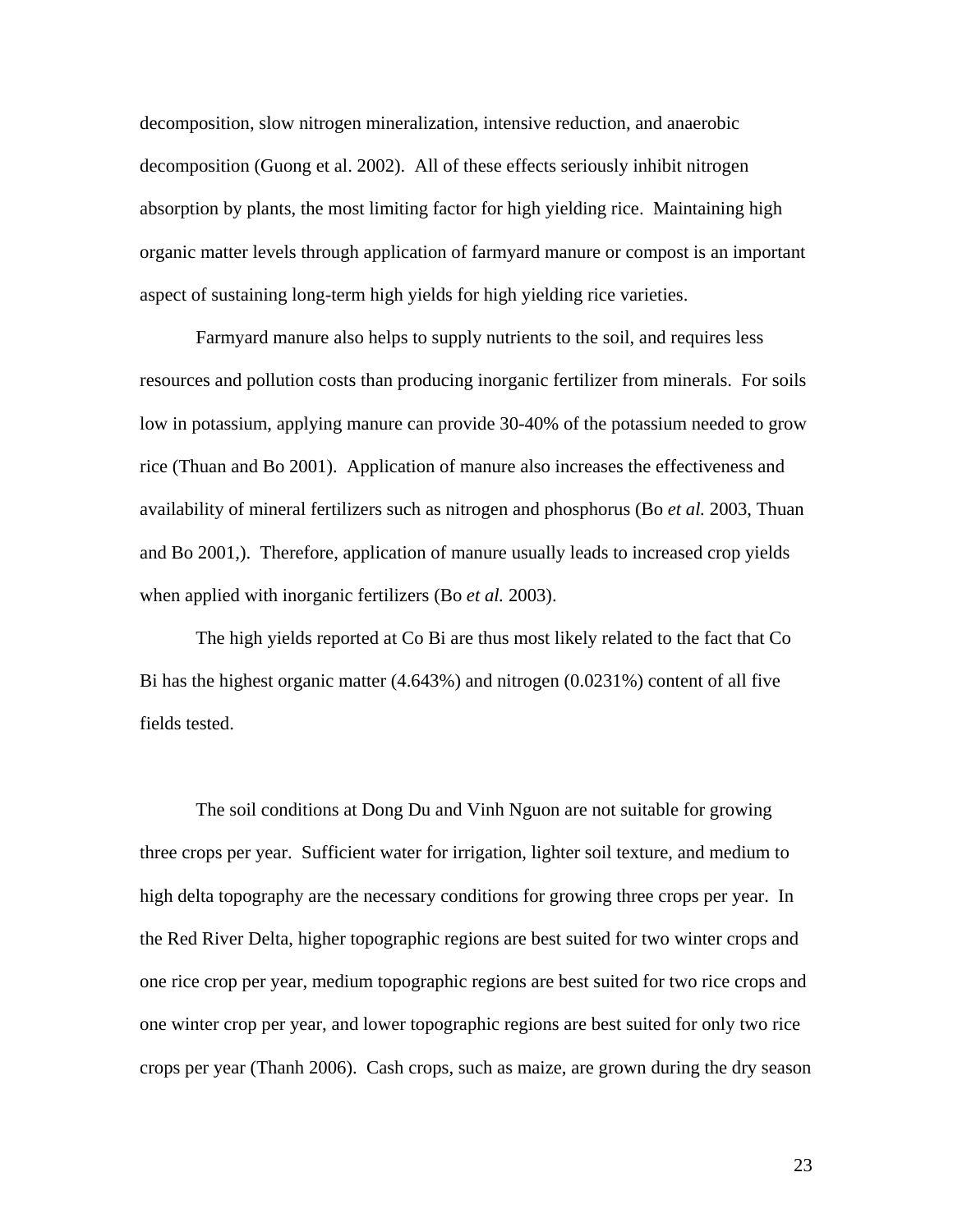outside the dikes on sandier soils. Co Bi and Duong Xa are on relatively medium topographic lands of the Red River Delta, and their soil is a lighter texture that is suitable for two rice crops and one winter crop per year. Dong Du is located on lower lying land and is affected by flooding, which limits its ability to grow three crops per year. Vinh Nguon in the Mekong Delta is also not suitable for growing three crops per year because it is located outside of the dike. Floods in this area decrease the profitability of growing a third, summer-autumn rice crop.

 Unlike the Red River Delta, in the Mekong Delta, it is possible to grow three rice crops per year. Local rice varieties, such as floating rice, are adapted to growing under annual flood conditions. The monsoon affected Red River Delta is not as suitable for growing three rice crops per year. Strong tropical storms, as well as a large annual temperature amplitude of 12-13° C eliminates the feasibility of growing a third rice crop in the cold winter months (Hien and Thi 2001). This is why the Mekong Delta is now the main focus for increasing rice production in Vietnam's modern push to remain a global leader in rice exports.

#### **Conclusion**

 The rapid rice yield increases that Vietnam has experienced in the past 40 years are quickly coming to a halt. According to the Food and Agriculture Organization, yield increases decelerated to only 1% per year in 2002 (FAO 2002). Yield stagnation is a problem even with new hybrid rice varieties. An important factor for maintaining the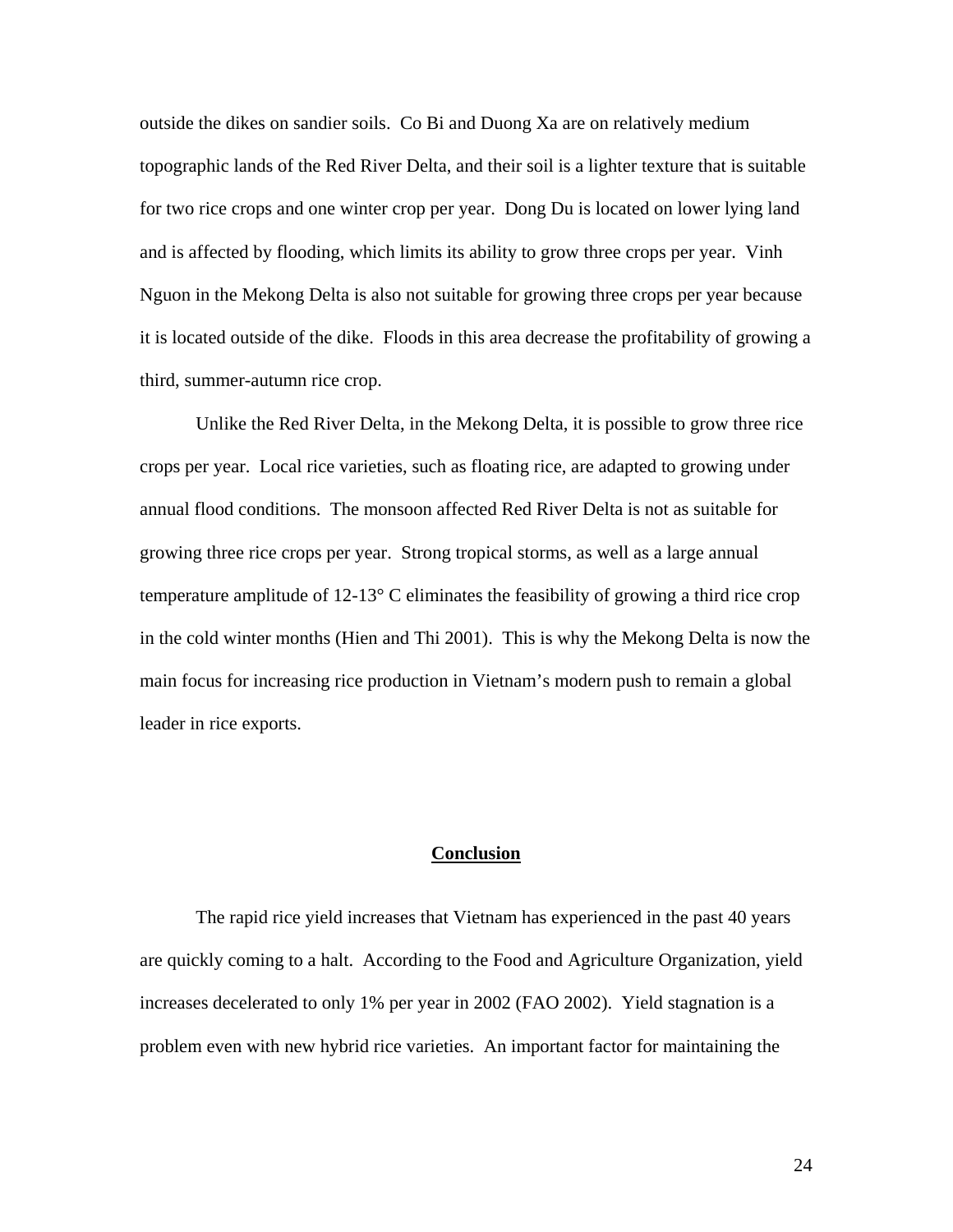high productivity that Vietnam has become accustomed to is the proper use of fertilizers for maintaining high yields in the long-term.

 Intensive cultivation is very damaging to soil quality if not managed properly. Many farmers, like those in Cai Lay, are already experiencing problems of decreased yields because of soil degradation. This can be very detrimental for farmers' livelihoods because the only solution to decreased yields from degraded soils is to invest more money in even more fertilizers and pesticides to keep yields high. As the balance between raising input costs and stabilizing output cost comes to a close, farmers will begin to lose money because of prior poor soil management.

 Due to the surprisingly low values of organic carbon and nitrogen found in the five fields included in this study, it is apparent that the use of organic matter should be increased as a source of fertilization on intensive rice fields in Vietnam. Organic matter must be used in combination with inorganic fertilizers to maintain yields high enough to feed Vietnam's growing population, as well as to produce enough rice for export in the future. Nitrogen is the main nutrient limiting factor for increasing rice yields. Organic fertilizers, in the form of manure or compost, support fertility maintenance by supplying nutrients and enhancing soil physical properties, thus creating the basis for intensive farming by improving mineral fertilizer effectiveness.

 Farmers in the Mekong Delta do not use organic fertilizers on their fields. The short history of agriculture in the delta, along with seasonal floods that replenish soils give the Mekong Delta high enough levels of natural organic matter to support current levels of agriculture. In discussion on the Mekong Delta, Vo Tuyen Hoang found that, "if soils in those regions are supplied more cattle manure and green manure in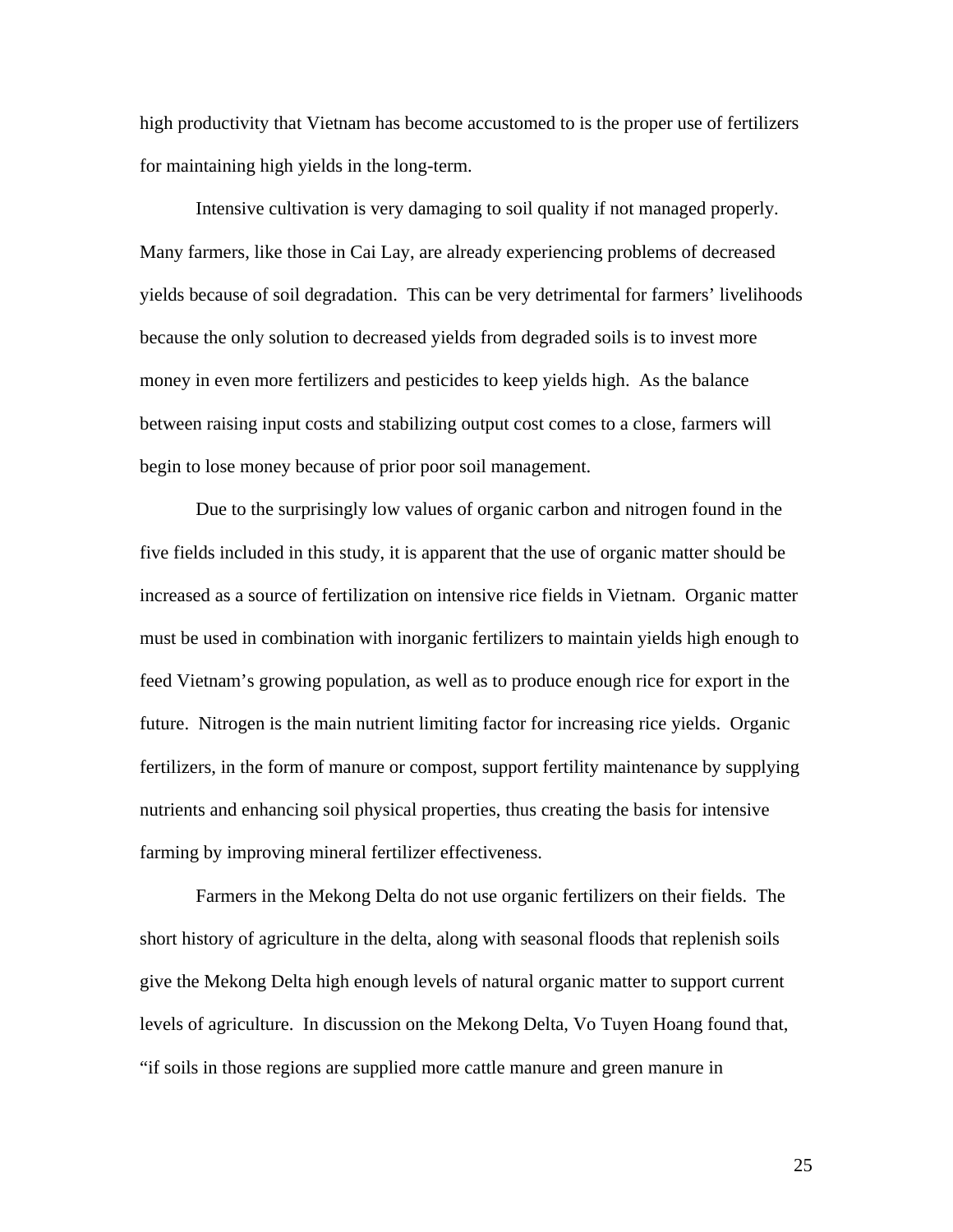combination with chemical fertilizer, it is obvious that rice yield will be increased extraordinarily, especially in the winter-spring rice crop" (Hoang 1997). Not only will current yields increase, but farmers will benefit in the long-term if they begin using organic fertilizers now. Without enough organic matter, soil structure and nutrition will be degraded by continuous intensive agriculture, which drains the soil of essential nutrients like nitrogen, phosphorus, and potassium. The low and very low levels of organic carbon found in all five fields in this study prove the need for increased organic matter supply to rice fields in maintaining affective nutrient levels for high yields.

Other than chemical applications, organic material is the main source of nitrogen, the most yield-limiting factor in soil. All five of the fields surveyed in this study had extremely low levels of nitrogen after decades of intensive rice agriculture. The farmers in the Red River Delta are beginning to diversify cultivation by growing a winter vegetable crop or rotating between rice and a spice crop (Dong Du). The ability to grow rice throughout the year has stalled crop diversification in the Mekong Delta, however, it is encouraged for both income security and soil nutrient sustainability.

Crop rotation is not as popular in the Mekong Delta, but is a viable option for future expansion. Crop rotation, especially with nitrogen fixing leguminous crops like mung bean or soy bean, increases the levels of nitrogen in the soil. A two or three year rotation with mung bean or soy bean is highly recommended for rice farmers to maintain soil fertility without spending even more money on expensive agro-chemical. Combining rice cultivation and fish aquaculture is also a new technique, gaining popularity in the Mekong Delta, for diversifying income while rebalancing the nitrogen cycle in rice fields.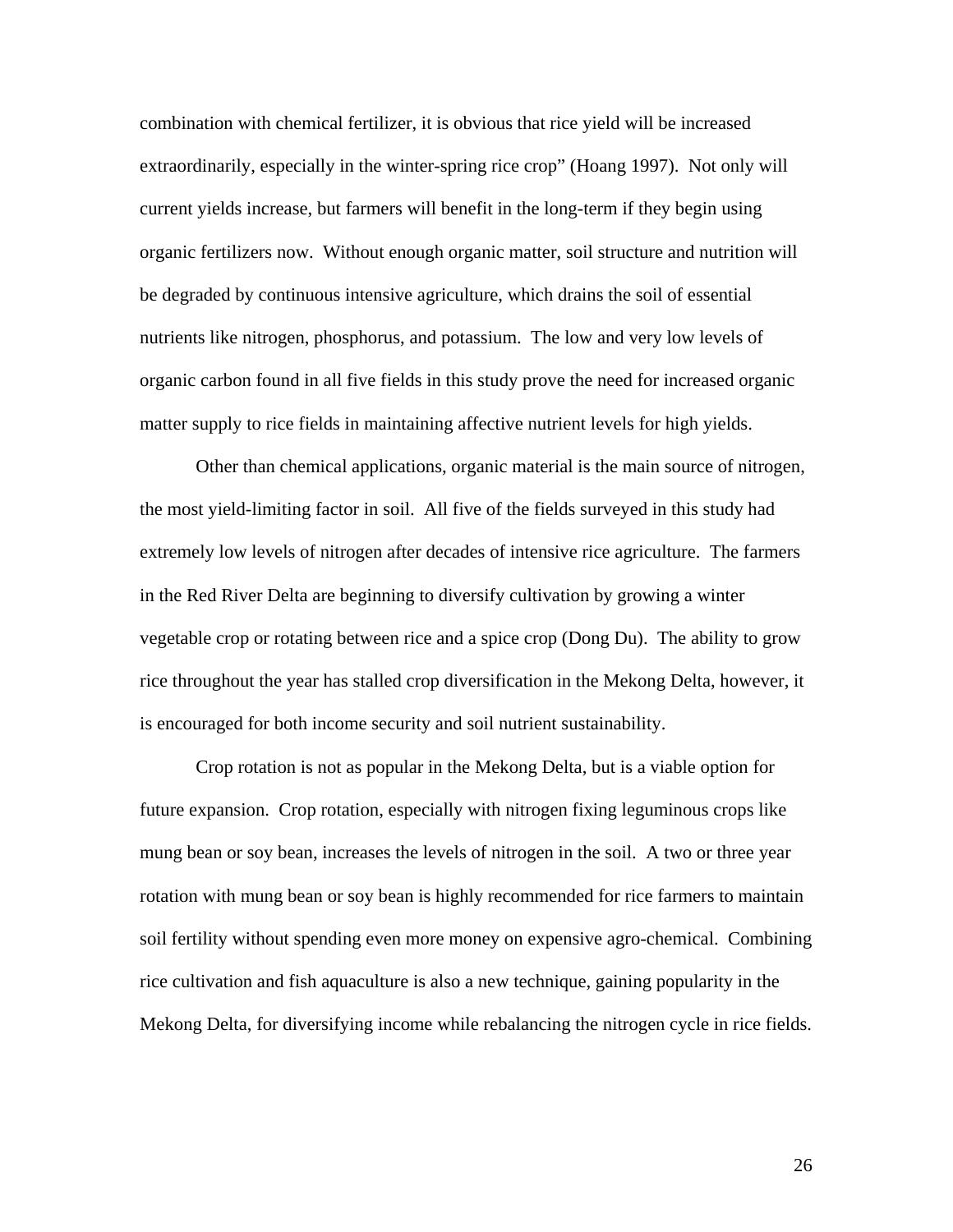Much higher levels of available phosphorus were found in the Red River Delta than in the Mekong Delta. Some possible explanations for this are higher phosphorus inputs or natural resources in the north, and higher acidity in the south. Understanding and explaining the unequal distribution of phosphorus in Vietnam is an important field for future research, and total phosphorus levels should be analyzed in a further study.

 Conclusive data on the relative amounts of fertilizer used in the Red River Delta compared to the Mekong Delta could not be obtained through this study. With more time, observation and interviews of hundreds of farmers in each region would provide the current fertilizer use statistics needed to make an objective comparison. It is apparent, however, that the proper balance of nitrogen, phosphorus, and potassium fertilizers needed in specific areas must be understood to obtain optimal rice yields with minimal environmental degradation. In a future study, potassium, microelements, and soil physical properties should also be included in a proper soil analysis.

Through intensification and introduction of new technologies, rice production has grown to be a major source of food security and GDP in Vietnam. Farmers in Vietnam, however, have become addicted to fertilizers for producing rice. With increasing input costs, the importance of high yields for sustaining a net profit has become imperative. Soil conditions after thousands of years of cultivation in the Red River Delta and hundreds of years in the Mekong Delta have already eliminated the possibility of producing rice at high levels without great amounts of agro-chemicals. Both organic and inorganic fertilizers are necessary for maintaining the rice productivity and high yields that Vietnamese farmers have come to expect. The proper balance between different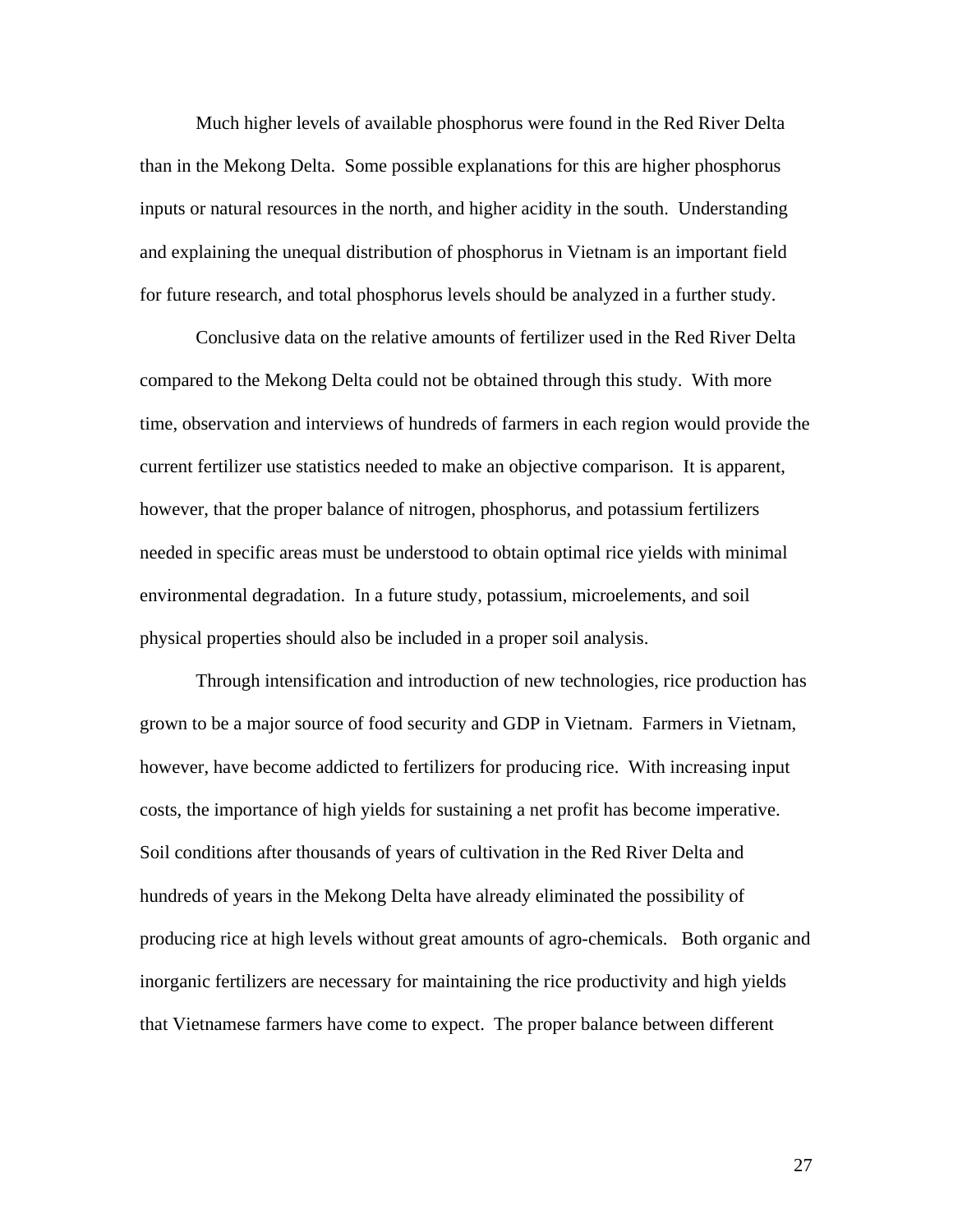types of fertilizers must be maintained, and the importance of organic matter in sustaining rice productivity should not be over-looked.

It is important that site-specific scientific research continues to make new discoveries in understanding the proper use of fertilizers to sustain intensive rice cultivation in Vietnam. The gap between expected yields and farmers' actual yields is almost always high, and only 50% of farmers in the Mekong Delta fully understand the use of fertilizer (Thuan and Bo 2001). Most are using excess nitrogen and phosphorus, which is easily leached from soils, causing pollution and eutrophication of waterways.

As Vietnam's population continues to grow and economic activities diversify, the need for proper investment in agricultural management should not be overlooked. Nutrient balances and the affects of intensive rice cultivation are still not fully understood. Farmers are still using fertilizers inefficiently, and future generations will pay the cost through low rice productivity and environmental degradation. The time for correcting the balance between organic and inorganic fertilizers for optimal rice yields and sustainable production is now. Research on nutrient balance must persist to ensure food security and farmers' income stability for continuing the tradition of rice farming in Vietnam.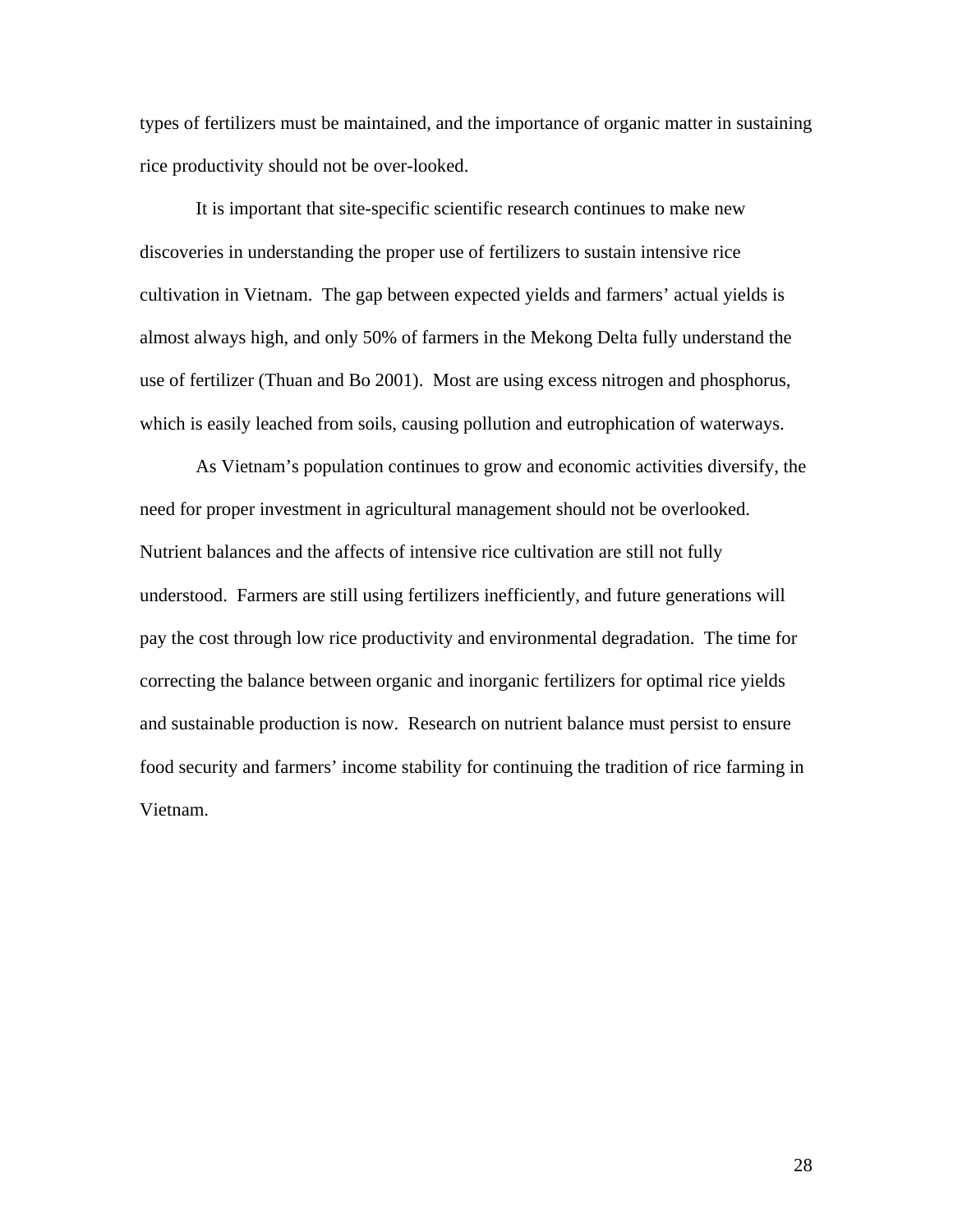#### **References**

- 1. "Background Note: Vietnam". 2005. U.S. Department of State. Bureau of East Asian and Pacific Affairs. <http://www.state.gov/r/pa/ei/bgn/4130.htm>
- 2. Bui Huy Hien, and Nguyen Trong Thi. *Rice based cropping systems in the Red River Delta and the Mekong river delta in Viet Nam.* 2001. IFA regional conference for Asian and the Pacific. NISF. Ha Noi, Viet Nam. 10-13 December 2001.
- 3. Do Dinh Thuan, and Nguyen Van Bo. *Tang nhanh su dung phan bon trong qua khu va hien tai.* 2001. In "Khoa Hoc Dat". Issue #0868-3743
- 4. Duong Van Ni, Edward Maltby, Roger Stafford, To-Phuc Tuong, Vo-Tong Xuan. *Status of the Mekong Delta: Agricultural Development, Environmental Pollution and Farmer Differentiation.* 2003. In "Wetlands Management in Vietnam: Issues and Perspectives". WorldFish Center. No. 1692.
- 5. Foth, Henry d., and Ellis, Boyd G. *Soil Fertility 2nd Edition.* 1997. CRC Press inc. Boca Raton, FL.
- 6. *Issues and Challenges in rice technology development for sustainable food security.* International Rice Commission 20<sup>th</sup> session- keynote address. Bangkok, Thailand. 23-26 July 2002.

[www.fao.org/docrep/meeting/004/y6651e/y6651e00.htm#Development](http://www.fao.org/docrep/meeting/004/y6651e/y6651e00.htm#Development)

- 7. Nguyen Huu Chiem. *Geo-Pedological Study of the Mekong Delta.* September 1993. In "Southeast Asian Studies" Vol. 31, No. 2.
- 8. Nguyen Huu Chiem. *Former and Present Cropping Patterns in the Mekong Delta.* 1994. In "Southeast Asian Studies". Vol 31, No. 4
- 9. Nguyen Thanh Lam Ph.D. *Agriculture in the Red River Delta.* Power point presentation to SIT VNE Mekong Delta: Natural and Cultural Ecology group. Ha Noi Agricultural University. 11 April 2006.
- 10. Nguyen Van Bo, Mutert, Ernst, and Cong Doan Sat. *Balanced Fertilization for Better Crops in Vietnam.* 2003. Potash and Phosphate Institute/ Potash and Phosphate Institute of Canada.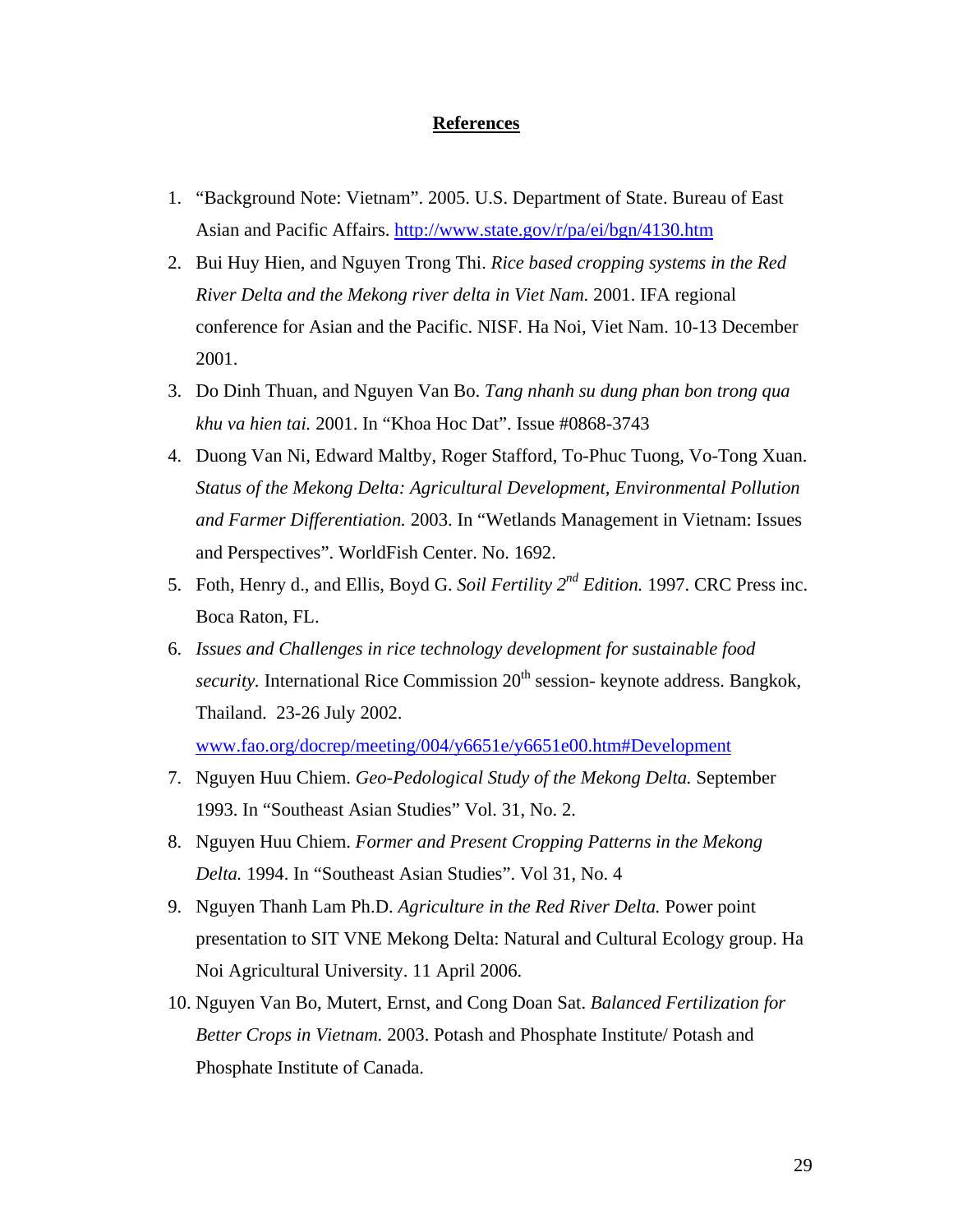- 11. *Red River Delta Master Plan. Draft only.* Vol 1. VIE/89/034. June 1995. Government of Vietnam, Ministry of Science, Technology and Environment. Prepared by Binnie & Partners. Snowy Mountains Engineering Corporation Ltd. AACM International Pty Ltd. Delft Hydraulics.
- 12. Uehara, G., M. Nishina, and G. Tsugi. *The Composition of the Mekong River Silt and its Possible Role as a Source of Plant Nutrients in Delta Soils*. 1974. University of Hawaii, Honolulu.
- 13. Vo Thi Guong, Le Van Khoa, Baert Pier. *Some Chemical and Physical Soil Properties of Intensified Rice Fields in the Mekong Delta.* 2002. In "Vietnam Soil Science". ISSN 0868-3743. p. 6-12
- 14. Vu Tuyen Hoang. *Exploitation of soil and fertilizer potentiality in food production.* 1997. in "Agriculture-Land Resource and Fertilizer using in Viet Nam". Norsk Hydro. TP Ho Chi Minh. Vietnam
- **15.** "Working Paper No. 4" *Mekong Delta Master Plan (VIE/89/031).* August 1991. Government of Viet Nam/ State Planning Committee/ World Bank/ Mekong Secretariat/ United Nations Development Programme (UNDP). Nedeco.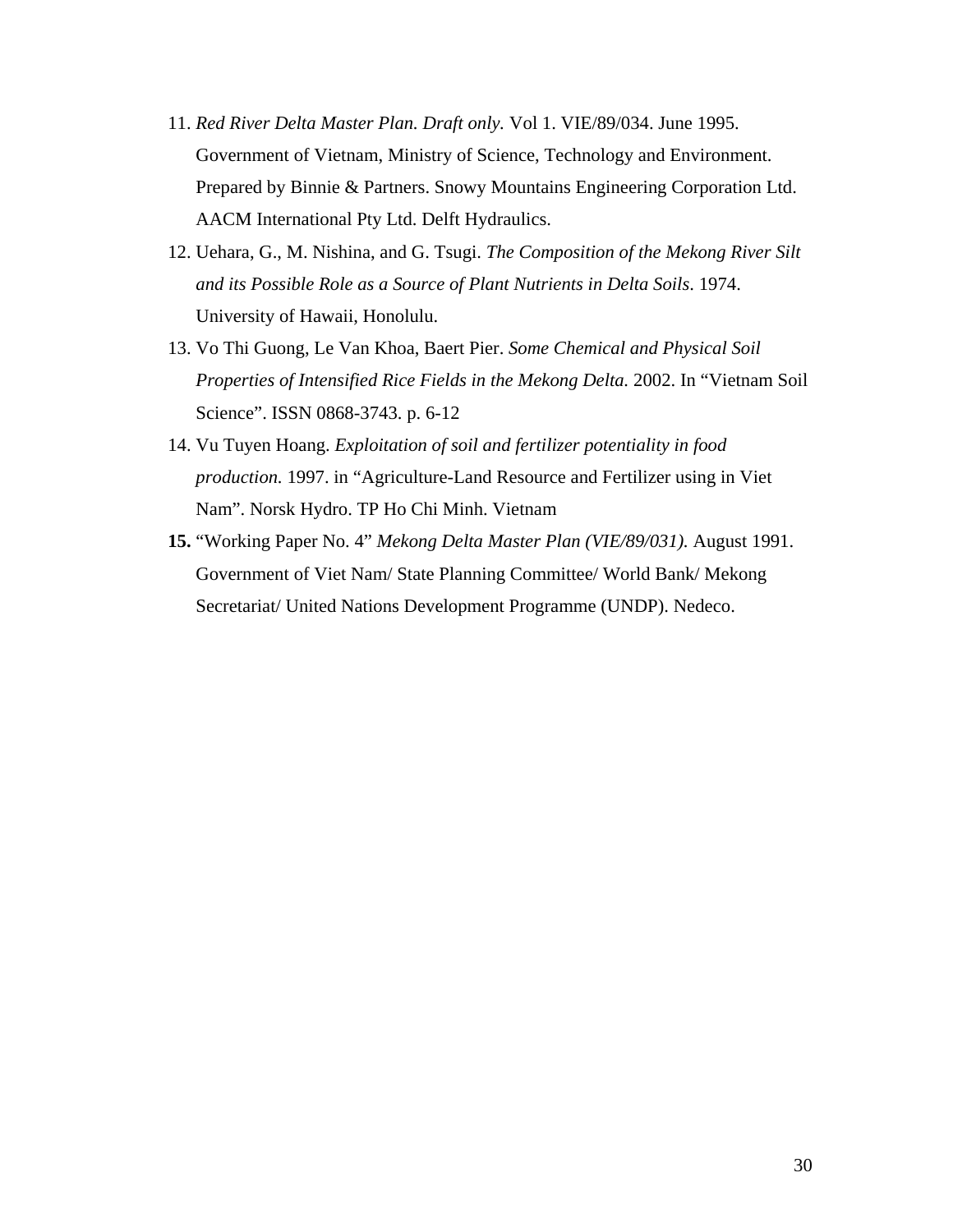## **Appendix 1. General outline for farmer interview questions:**

- 1. How big is your field?
- 2. How many people work in your field?
- 3. How long have you owned this land?
- 4. What do you grow here?
- 5. How many rice crops per year?
- 6. Which varieties of rice do you grow?
- 7. How long does each crop take to grow?
- 8. What is the average yield that you get from each crop?
- 9. When do you plant and harvest each crop?
- 10. Which crop is the most labor intensive?
- 11. What type of land preparation to do you do in between crops?
- 12. How long have you practiced this?
- 13. What types of fertilizer do you use?
- 14. How much of each type?
- 15. How much of each element?
- 16. What is the brand name of the fertilizers you use?
- 17. How is it applied?
- 18. When was fertilizer last applied, and what type was it?
- 19. How much does each fertilizer cost
- 20. Do you use pesticides and herbicides? What brand?
- 21. How long have you practiced these techniques?
- 22. What different techniques were used before?
- 23. What was grown here before this type of cropping pattern was applied?
- 24. How do you get information on new farming techniques?
- 25. Are the same techniques practiced by all of the farmers in this commune?
- 26. Have you had to use more fertilizer in recent years? Which ones?
- 27. Had yield increased over the past 10 years? Has profit?

## **Appendix 2. Results from Red River Delta field interviews:**

RRD #1- Co Bi Commune, Gia Lam district of Ha Noi city: 18.04.06 10am

- male farmer, Nguyen Huy Hung
- field is 600m2
- 2 main laborers
- owned the farm since 1959
- belonged to his family before that
- grows 2 rice crops and 1 vegetable per year (usually onions and tomato)
- Vegetables grow in 3-4 months in the winter
- Follows the system of the commune
- $-1$ <sup>st</sup> crop is planted January 10, harvested between May 15 and the end of May. rice type Si23
- $2<sup>nd</sup>$  crop planted  $20<sup>th</sup>$  of June. Rice type Q5 Khang Dan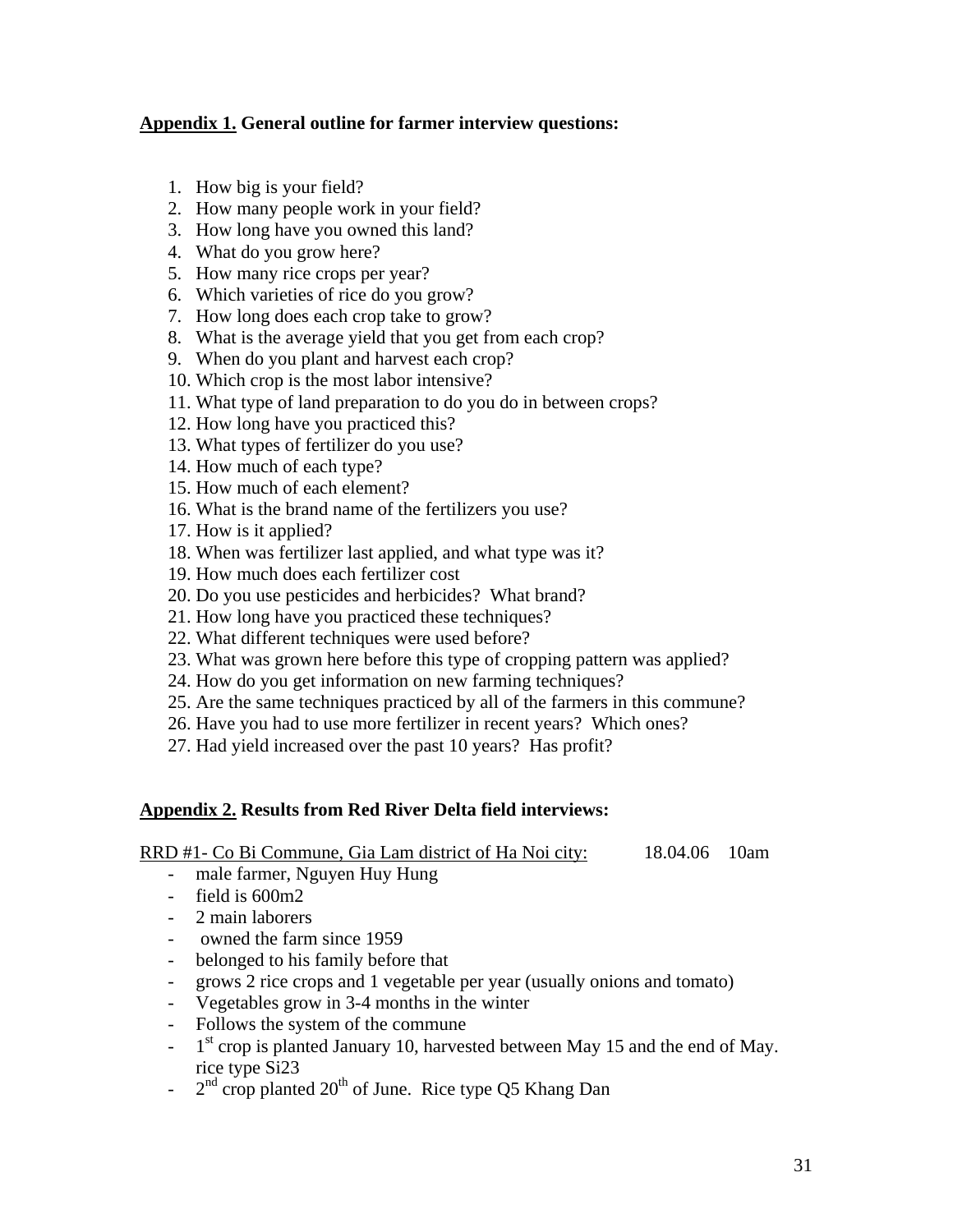- Rice planted here is already 20 days old. Was grown from seed in another field and then is transplanted here after 20 days to save time
- Rice is planted by hand in evenly spaced rows approx. 10 cm apart
- $-2<sup>nd</sup>$  crop has same growing process but different time length. Second crop is shorter because there is more sun
- **Fertilizer** 
	- o Manure and Compost 3-5 kg/360 m2
	- o Mixed fertilizer (Lam Thao brand)5-7 kg/360 m2
		- $\blacksquare$  N:P:K= 16:16:8
	- o Nitrogen fertilizer (Phu My brand) 2-3 kg/360 m2
	- o Potassium fertilizer (Imported from other parts of asia) 3kg/360
- Manuer and compost applied first, before rice is planted
- Mixed fertilizer applied 15 days after the planting
- Pesticides and herbicides are sometimes used. Baran and Actara brands
- Commune suggests that all farmers use the same brands and varieties.
- Some households don't have organic matter, so use microorganisms
- Since 1959, changed the type of rice but use the same technique
- Since 1959, increased rice yields because new science and new types
- Use less organic fertilizer now and more inorganic
- $1<sup>st</sup>$  crop = 200-250 kg/360 m2 average rice yield
- value of vegetable crop is double that of rice
- Net profit depends of the prices in the market for rice and fertilizer and other inputs
- Current rice prices: State price= 2000 d/kg, private market= 3000d/kg
- $2<sup>nd</sup>$  crop is less time and less yield = 180-220 kg/360
- Always grew 3 crops since 1959
- In winter, grow many types of vegetables, depends on the demand in the market
- Conditions of field during sampling:
	- o Weather- grey, misty, wet, ~64 F
	- o Soil- moist, some pools in right side middle of field
	- $\circ$  ~ 1% of stalks begin to flower
	- o Rice is waist high
	- o Bundled ~10 stalks together
	- o Planted in rows ~10 cm apart
	- o Field is surrounded by a small canal on two sides and other fields on tow sides, no water collection/storage tank, so probably irrigated from canal

RRD#2: Duong Xa commune, Gia Lam district of Ha Noi city: 18.04.06 2:30pm

- Female farmer Nguyen Thi Nguyet
- Her field is  $260 \text{ m}^2$
- She and her husband work the field
- Has owned it for 4 years
- 20 year rotation of fields among villagers in the commune
- grows 2 rice and one vegetable crop per year (onion, mustard green, kohlrabi)
- Has 2 fields, one to grow sticky rice K90 variety, and one to grow normal rice-Si23 variety. (normal rice field is the one tested)
- $-1$ <sup>st</sup> crop 15 February- 20 June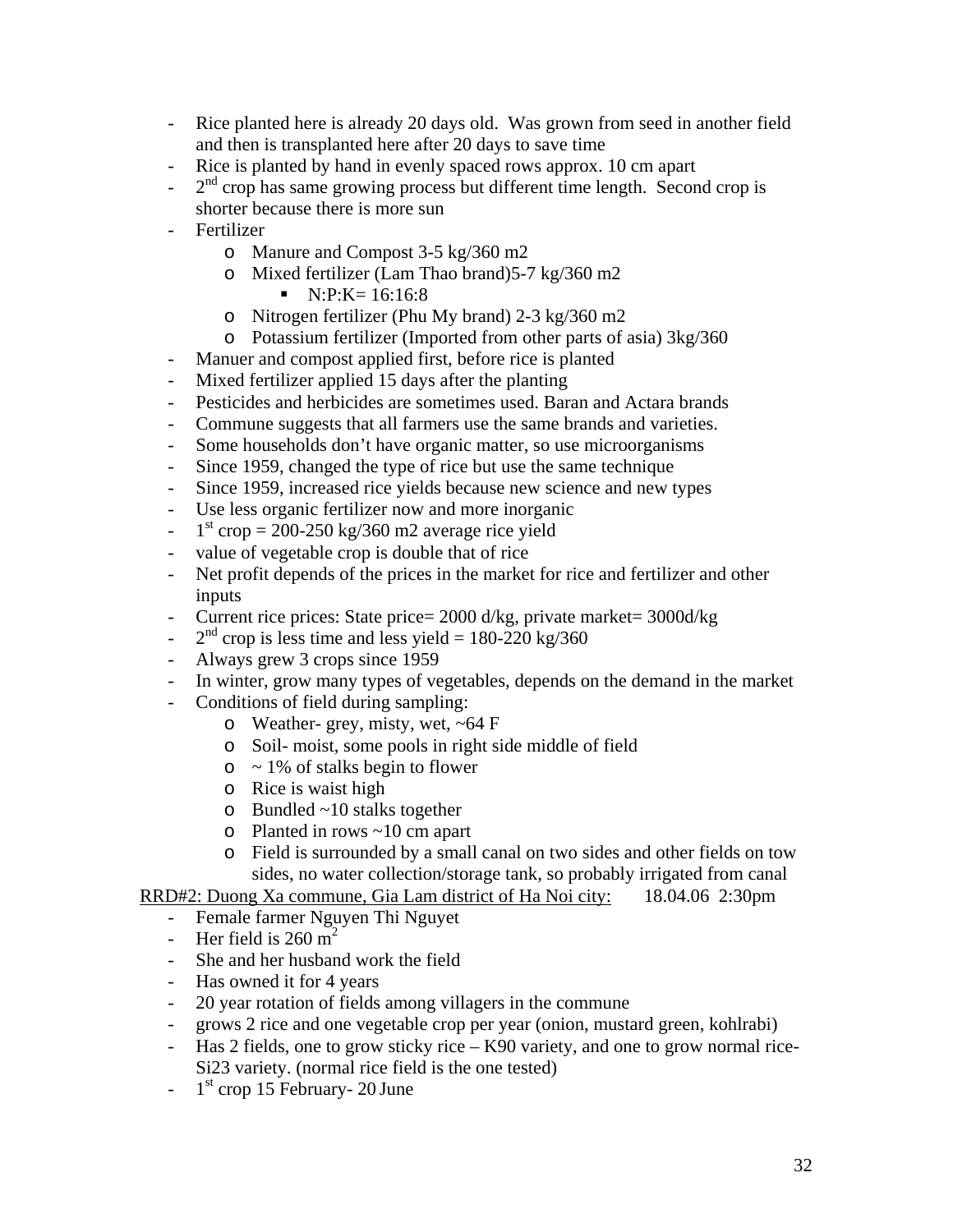- o last year is was DB5 variety, this year it is Si23 (the crop in the field right now). Next year don't know yet because she is waiting for the recommendation from the commune
- $2<sup>nd</sup>$  crop 5 July-15 September
- Plow the field in between and apply fertilizer
- Fertilizer:
	- o Ogranic fertilizer (a little)
	- o Mixed inorganic (Lam Thao brand) 15 kg/360
	- o N-urea 80kg/360
	- o Potassium 4-5 kg/360
	- o Phosphorous 15 kg/360
- Has replaced organic with inorganic fertilizers more recently, for a long time, cant remember how long
- Husband does the pesticide and herbicide application (Badan brand)
- Urea is the most expensive, mixed fertilizer is the cheapest
- $-1$ <sup>st</sup> apply mixed fertilizer and organic matter before planting
- If it's cold, have to apply more P
- 5 days after planting (of baby rice, not seed), apply urea
- $-2<sup>nd</sup>$  crop uses less fertilizer
- $-1$ <sup>st</sup> crop yield= 180-220 kg/360
- $2<sup>nd</sup>$  crop yield= approx 140 kg/30
- Sticky rice is lower yield. Ave 1<sup>st</sup> crop yield is 120-130 kg/360,  $2<sup>nd</sup>$  crop is 100kg/360
- Two rice crops per year are the same variety
- Makes about the same profit off of both fields because sticky rice is lower yield but higher selling price at market
- Normal rice is Si23
- Last fertilizer application is K fertilizer  $\sim$  2 mo before harvest
- 30 days after planting, apply N and mixed fertilizer
- She applied potassium fertilizer 3-4 days ago
- Others in the commune do the same
- It was a government decree to rotate fields
- Has owned this field for 4 years, will own it for 20 years total
- This past winter, she grew onions and tomato
- Bring water from the canal manually or with a pump to irrigate
- Field conditions:
	- o Weather: Cold, wet, light rain, ~63 F
	- o Field is under 4-6 cm of water
	- o Rice is waist high
	- o Each field is 260m2, seperated by 15 cm mound, two fields included in sample
	- o Lots of moss/grass on top of soil

# RRD #3: Dong Du commune, Gia Lam district of Ha Noi city: 19.04.06 8:30am

- Female farmer Nguyen Thi Hoa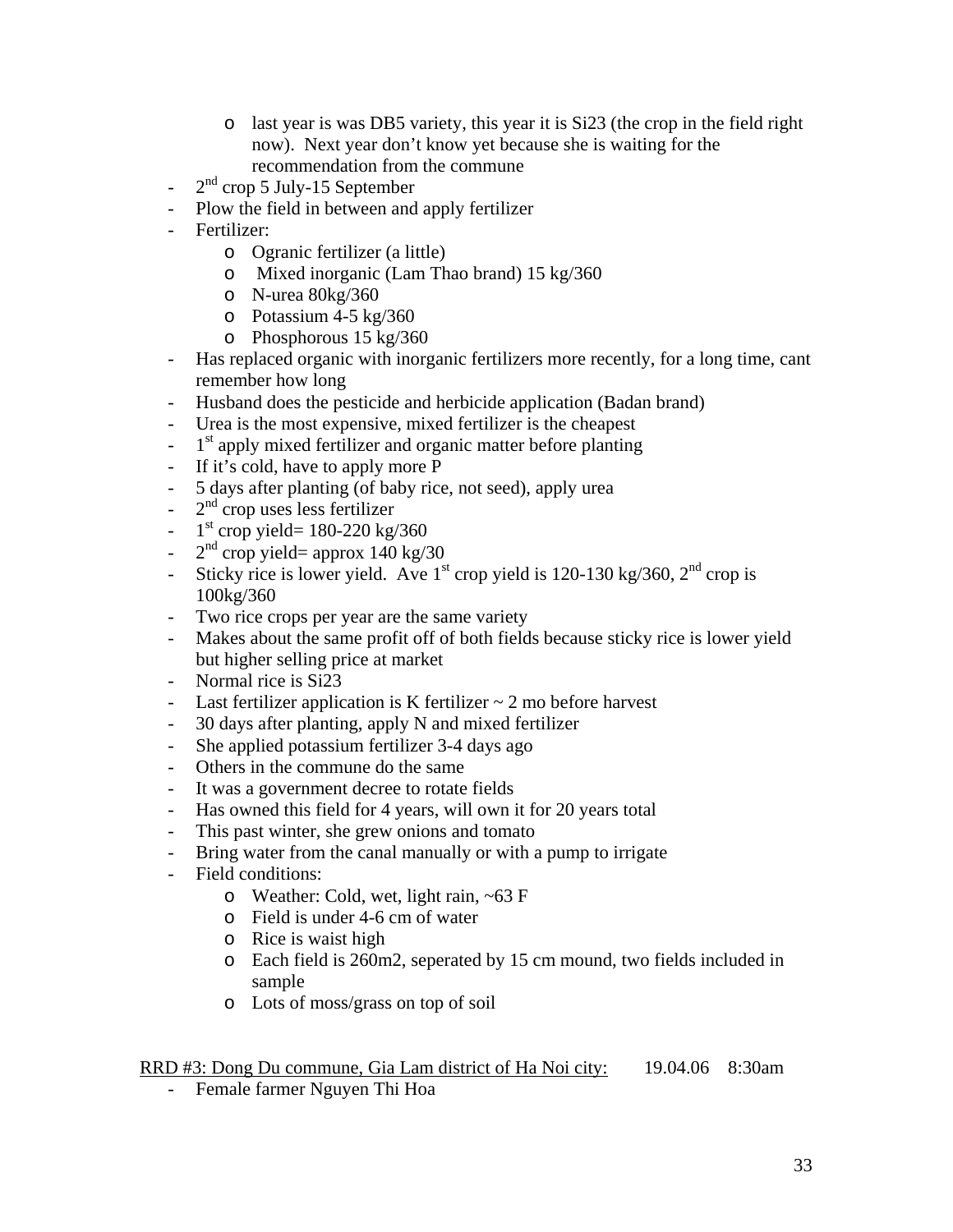- Field is 4.5x360 m2
- Has had field for 16 years
- 2 rice/year, rotate this with spice crop
- $-1$ <sup>st</sup> rice planted 15 February- Khang Dan variety
- $-2^{nd}$  rice planted at end of June- O5 variety
- each crop takes 100 days to grow
- $-1$ <sup>st</sup> crop yield 180-220 kg/360
- $2<sup>nd</sup>$  crop yield 140-150 kg/360
- She gets a higher profit from Khang Dan  $(1<sup>st</sup>$  crop)
- In between crops, plow field (turn over dirt) and apply organic fertilizer (the amount depends of the amount of cattle waste she has) and mixed fertilizer
- Organic and mixed fertilizer applied to field before planting
- 10 kg of mixed fertilizer brand Van Dien ....ratio??
	- plant rice and apply urea and potassium
		- o Urea=  $3kg/360$
- after 40-45 days apply 3 kg urea and 4 kg potassium fertilizer/360...and none more until harvest
- Applied Urea and K 10 days ago
- P is in the mixed
- Plan to rotate cultivation has been done since 1997
	- o 18 months grow vegetables/spice
	- o 18 months grow rice
- Before 1997, only rice was grown
- Before february 15 this year, spice was grown here
- Must use more fertilizer for vegetable/spice
- Field Conditions:
	- o Weather- foggy and grey ~69 F, rained latter in the day
	- o Field covered in 5-10 cm of water
	- o 10-15 cm soft soil (85% of sample) and firmer soil below
	- $\circ$  rice ~ hip height, no flowering
- commune farmers association recommends to farmers, they learn from district farmers association
- SPICE= Eryngium (sage) ...mui tau
	- o Much higher profit from sage than rice, and more than from other vegetables
	- o Grown under a shade structure